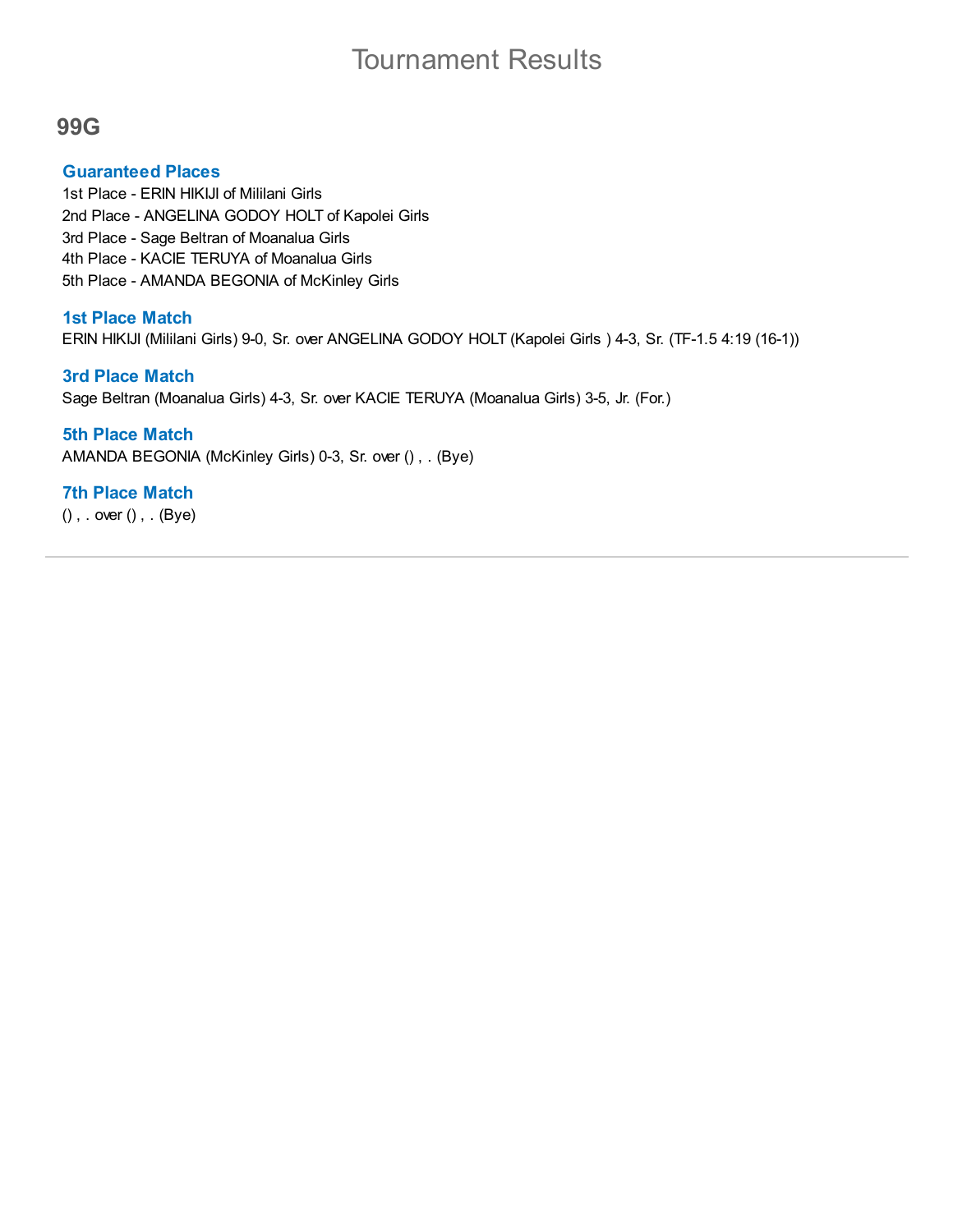#### **Guaranteed Places**

1st Place - TRISTAN NITTA of Mililani Girls 2nd Place - KAYLA SHOTA of Moanalua Girls 3rd Place - ALU HYODO of Roosevelt Girls 4th Place - EMMA CABINIAN of Leilehua Girls 5th Place - JENNA BALA of Moanalua Girls 6th Place - JAEDHA MANUYAG of Aiea Girls 7th Place - CHELSEA BECERA of Farrington Girls

## **1st Place Match**

TRISTAN NITTA (Mililani Girls) 13-0, Jr. over KAYLA SHOTA (Moanalua Girls) 5-3, Jr. (MD 9-0)

## **3rd Place Match**

ALU HYODO (Roosevelt Girls) 16-2, So. over EMMA CABINIAN (Leilehua Girls) 13-4, Fr. (Dec 9-7)

#### **5th Place Match**

JENNA BALA (Moanalua Girls) 4-5, Jr. over JAEDHA MANUYAG (Aiea Girls) 1-15, Jr. (Fall 0:49)

#### **7th Place Match**

CHELSEA BECERA (Farrington Girls) 5-12, So. over () , . (Bye)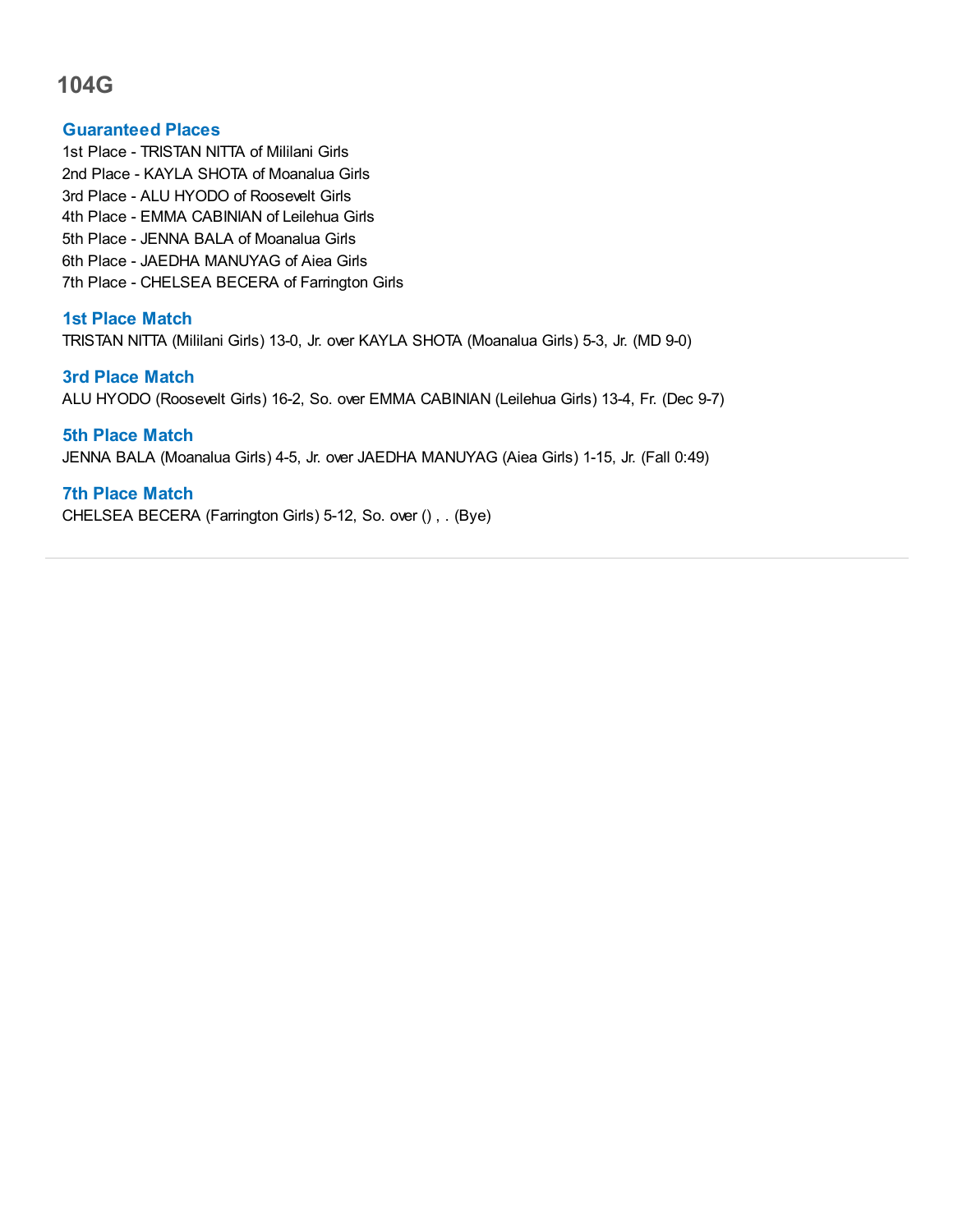#### **Guaranteed Places**

1st Place - MADISON KALAMAU of Moanalua Girls 2nd Place - MAKENA ABE of Mililani Girls 3rd Place - ALEXIA PARSONS of Kalaheo Girls 4th Place - JAYLISHA DEVERATURDA of Mililani Girls 5th Place - KAEDE MCCALL of Kalani Girls 6th Place - LIA GOMES of Aiea Girls 7th Place - TYNESHA LY of Kalani Girls 8th Place - KAYA CHING of Moanalua Girls

## **1st Place Match**

MADISON KALAMAU (Moanalua Girls) 6-3, Sr. over MAKENA ABE (Mililani Girls) 12-3, Sr. (Dec 8-2)

#### **3rd Place Match**

ALEXIA PARSONS (Kalaheo Girls) 9-4, Jr. over JAYLISHA DEVERATURDA (Mililani Girls) 10-7, So. (Fall 0:43)

**5th Place Match** KAEDE MCCALL (Kalani Girls ) 7-8, So. over LIA GOMES (Aiea Girls) 3-10, Sr. (Fall 4:54)

## **7th Place Match**

TYNESHA LY (Kalani Girls ) 2-13, Sr. over KAYA CHING (Moanalua Girls) 4-6, So. (Fall 2:36)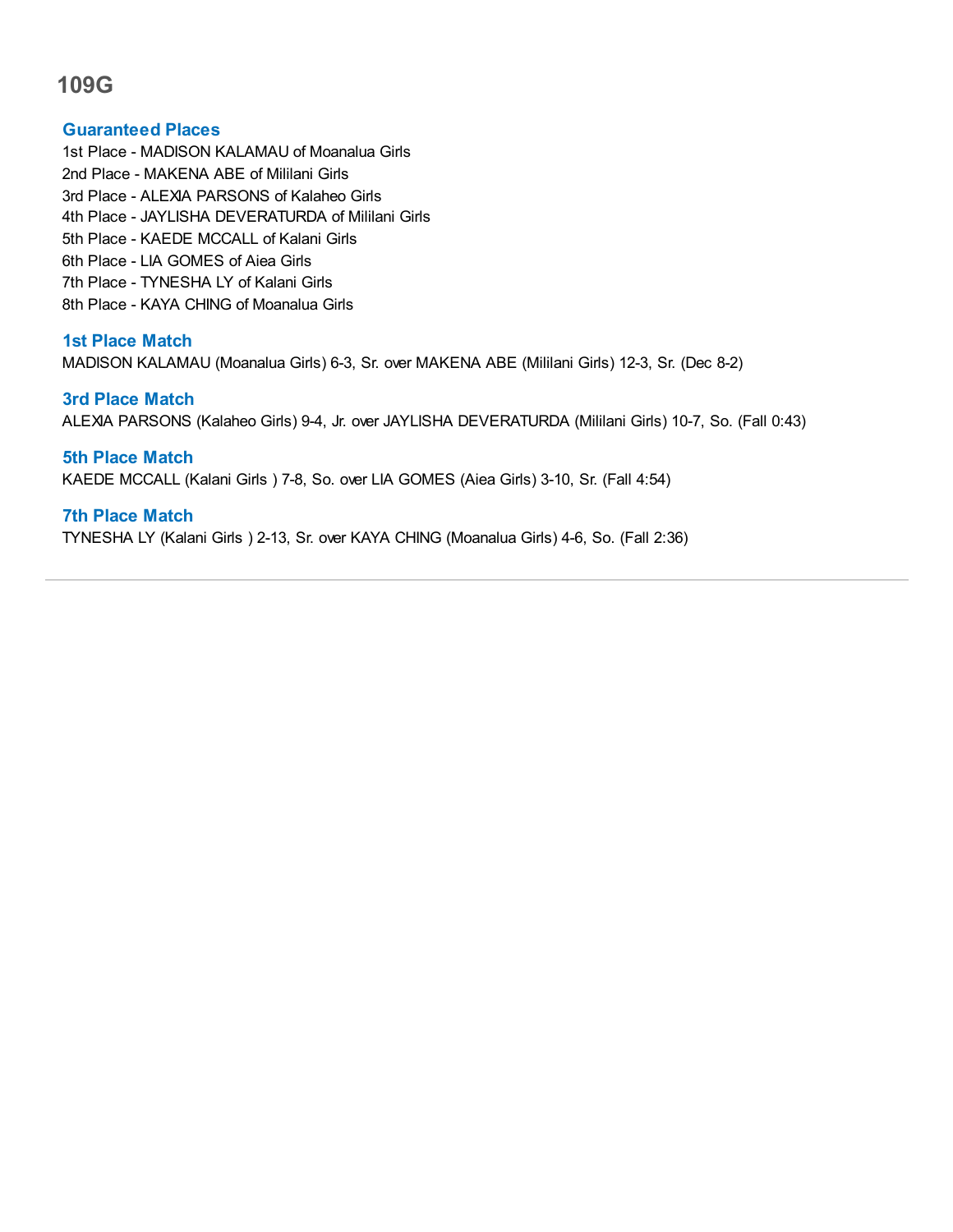#### **Guaranteed Places**

1st Place - EVELYN SUZUKI of Kalani Girls 2nd Place - KAYTIE CONSELVA of Waipahu Girls 3rd Place - HAILEY PEREZ of Moanalua Girls 4th Place - KIRRA DAVIDSON of Mililani Girls 5th Place - KALEILA RODRIGUES KENOLIO of Aiea Girls 6th Place - PAIGE ALLEN of Campbell Girls 7th Place - MICHAELA SARMIENTO of Kalaheo Girls 8th Place - JACQUELYN REILLY of Pearl City Girls

## **1st Place Match**

EVELYN SUZUKI (Kalani Girls ) 9-2, Fr. over KAYTIE CONSELVA (Waipahu Girls ) 14-3, Fr. (Dec 7-6)

#### **3rd Place Match**

HAILEY PEREZ (Moanalua Girls) 10-5, Jr. over KIRRA DAVIDSON (Mililani Girls) 8-7, Jr. (For.)

## **5th Place Match**

KALEILA RODRIGUES KENOLIO (Aiea Girls) 9-6, Sr. over PAIGE ALLEN (Campbell Girls) 11-10, Sr. (MD 11-2)

## **7th Place Match**

MICHAELA SARMIENTO (Kalaheo Girls) 7-7, So. over JACQUELYN REILLY (Pearl City Girls) 3-15, Sr. (Fall 5:33)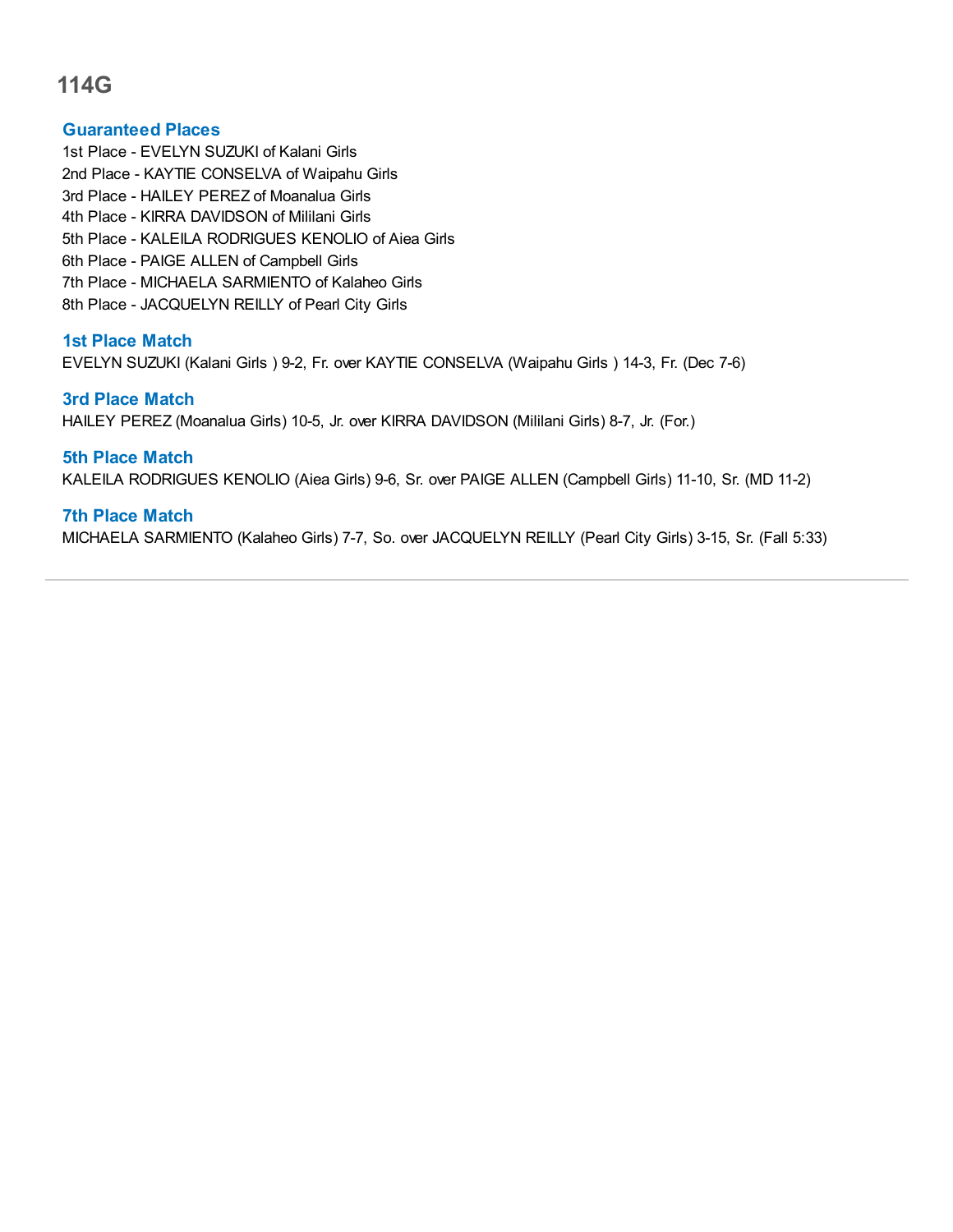#### **Guaranteed Places**

- 1st Place ISABELLE ASUNCION of Moanalua Girls
- 2nd Place VICTORIANA KIM of Mililani Girls
- 3rd Place CAELIN BALANSAG of Roosevelt Girls
- 4th Place JEYLAN ARAKAWA of Kailua Girls
- 5th Place KAMAILE YASUMURA of Moanalua Girls
- 6th Place RIE KATO of Campbell Girls
- 7th Place JAESHARIE PAGUIRIGAN of Waianae Girls
- 8th Place SANO SKY of Kalani Girls

## **1st Place Match**

ISABELLE ASUNCION (Moanalua Girls) 12-0, Jr. over VICTORIANA KIM (Mililani Girls) 14-3, Sr. (Dec 7-0)

## **3rd Place Match**

CAELIN BALANSAG (Roosevelt Girls) 9-1, Jr. over JEYLAN ARAKAWA (Kailua Girls) 10-4, Sr. (Fall 4:57)

## **5th Place Match**

KAMAILE YASUMURA (Moanalua Girls) 14-5, So. over RIE KATO (Campbell Girls) 11-6, So. (Fall 1:21)

## **7th Place Match**

JAESHARIE PAGUIRIGAN (Waianae Girls) 7-14, So. over SANO SKY (Kalani Girls ) 5-10, Sr. (Dec 8-3)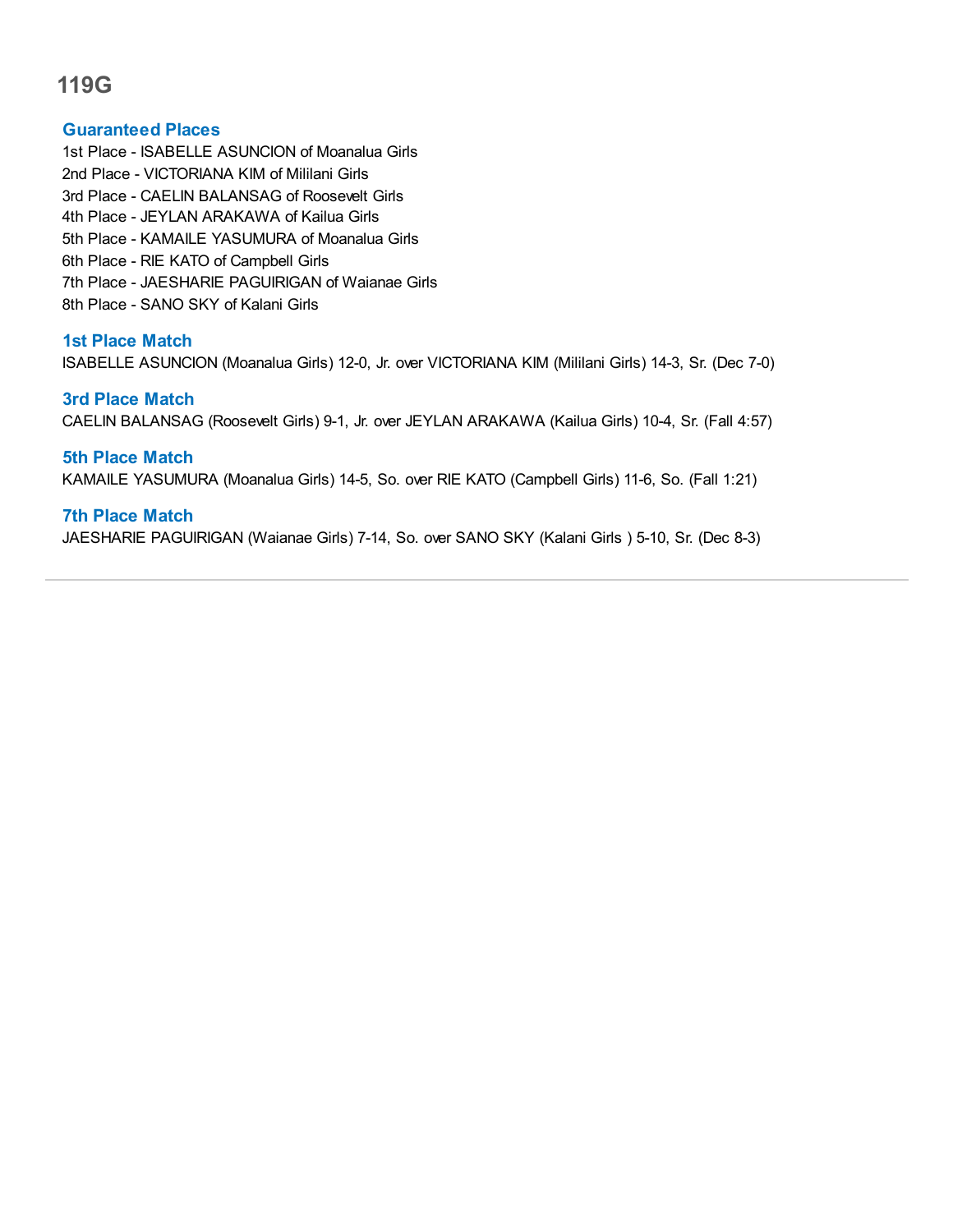#### **Guaranteed Places**

1st Place - TAYDEM UYEMURA of Pearl City Girls 2nd Place - KEIRYNMAE KANAE of Kapolei Girls 3rd Place - LAYLEE PASION of Moanalua Girls 4th Place - AKEMI RALSTON of Radford Girls 5th Place - DALLAS INIS of Waipahu Girls 6th Place - KAITLYN FONG of Moanalua Girls 7th Place - YALEXIA LEMOS-RODRIGUEZ of Roosevelt Girls 8th Place - KALINA HOTEMA of Kalani Girls

## **1st Place Match**

TAYDEM UYEMURA (Pearl City Girls) 6-1, Fr. over KEIRYNMAE KANAE (Kapolei Girls ) 14-5, Jr. (Fall 3:01)

#### **3rd Place Match**

LAYLEE PASION (Moanalua Girls) 19-2, Fr. over AKEMI RALSTON (Radford Girls) 5-8, Jr. (Fall 3:04)

## **5th Place Match**

DALLAS INIS (Waipahu Girls ) 11-7, Sr. over KAITLYN FONG (Moanalua Girls) 9-5, So. (Fall 3:12)

## **7th Place Match**

YALEXIA LEMOS-RODRIGUEZ (Roosevelt Girls) 9-9, So. over KALINA HOTEMA (Kalani Girls ) 5-9, So. (Dec 4-3)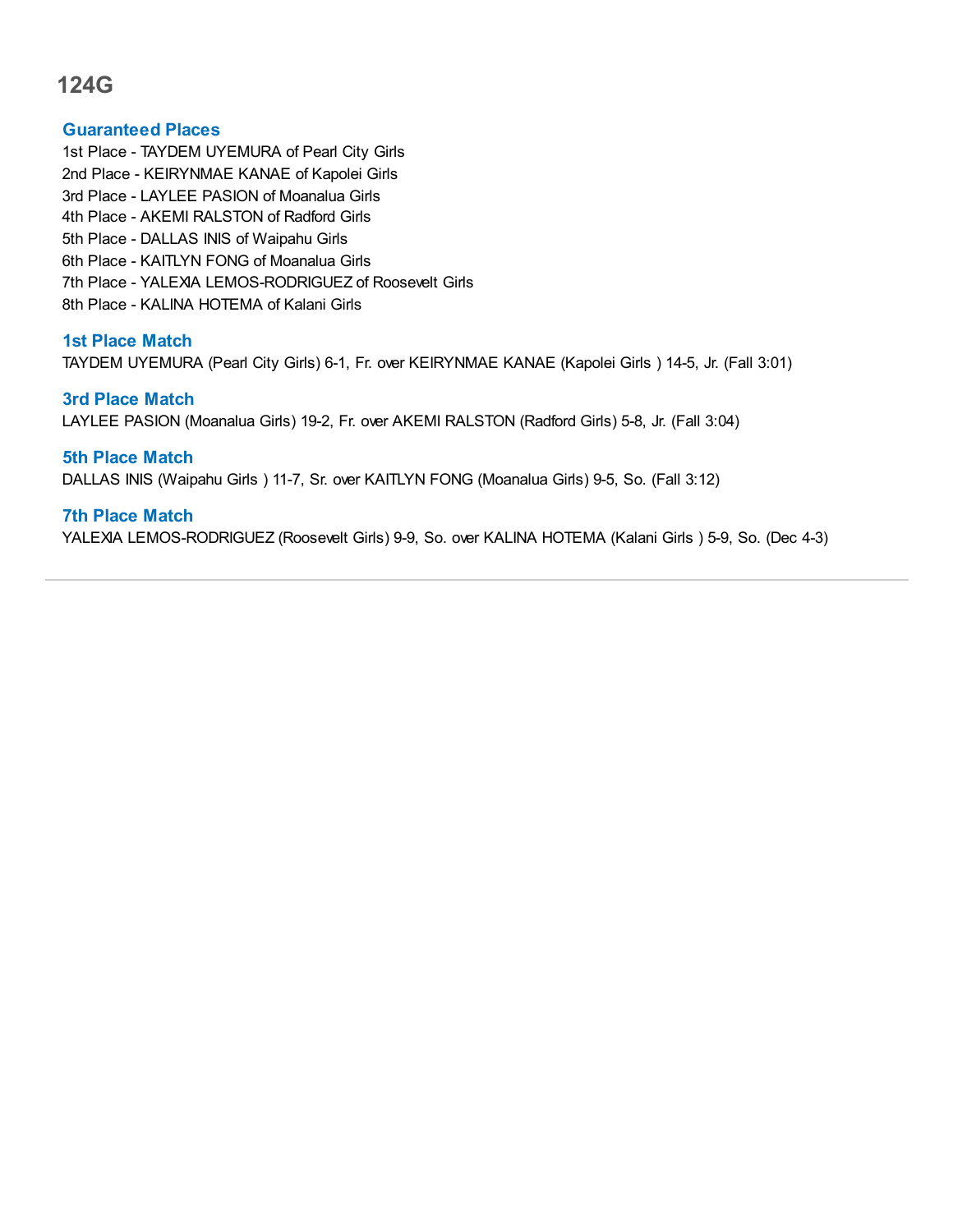## **Guaranteed Places**

1st Place - RACHEL OSHITA of Moanalua Girls 2nd Place - JACEY CHUNG of Pearl City Girls 3rd Place - ANGELINA CALPITO of Mililani Girls 4th Place - RAELYN YASUTAKE of Kalani Girls 5th Place - KALEI YASUMURA of Moanalua Girls 6th Place - KAHANA BELYEU of Kahuku Girls 7th Place - JAHNAYA TABISOLA ROQUE of Campbell Girls 8th Place - Destiny AhQuin of Castle Girls

## **1st Place Match**

RACHEL OSHITA (Moanalua Girls) 12-0, Sr. over JACEY CHUNG (Pearl City Girls) 5-1, Sr. (MD 10-2)

#### **3rd Place Match**

ANGELINA CALPITO (Mililani Girls) 14-3, Jr. over RAELYN YASUTAKE (Kalani Girls ) 3-5, Jr. (MD 17-5)

**5th Place Match** KALEI YASUMURA (Moanalua Girls) 13-2, Fr. over KAHANA BELYEU (Kahuku Girls) 2-10, Sr. (Fall 1:36)

## **7th Place Match**

JAHNAYA TABISOLA ROQUE (Campbell Girls) 9-8, Fr. over Destiny AhQuin (Castle Girls ) 4-7, So. (Fall 1:52)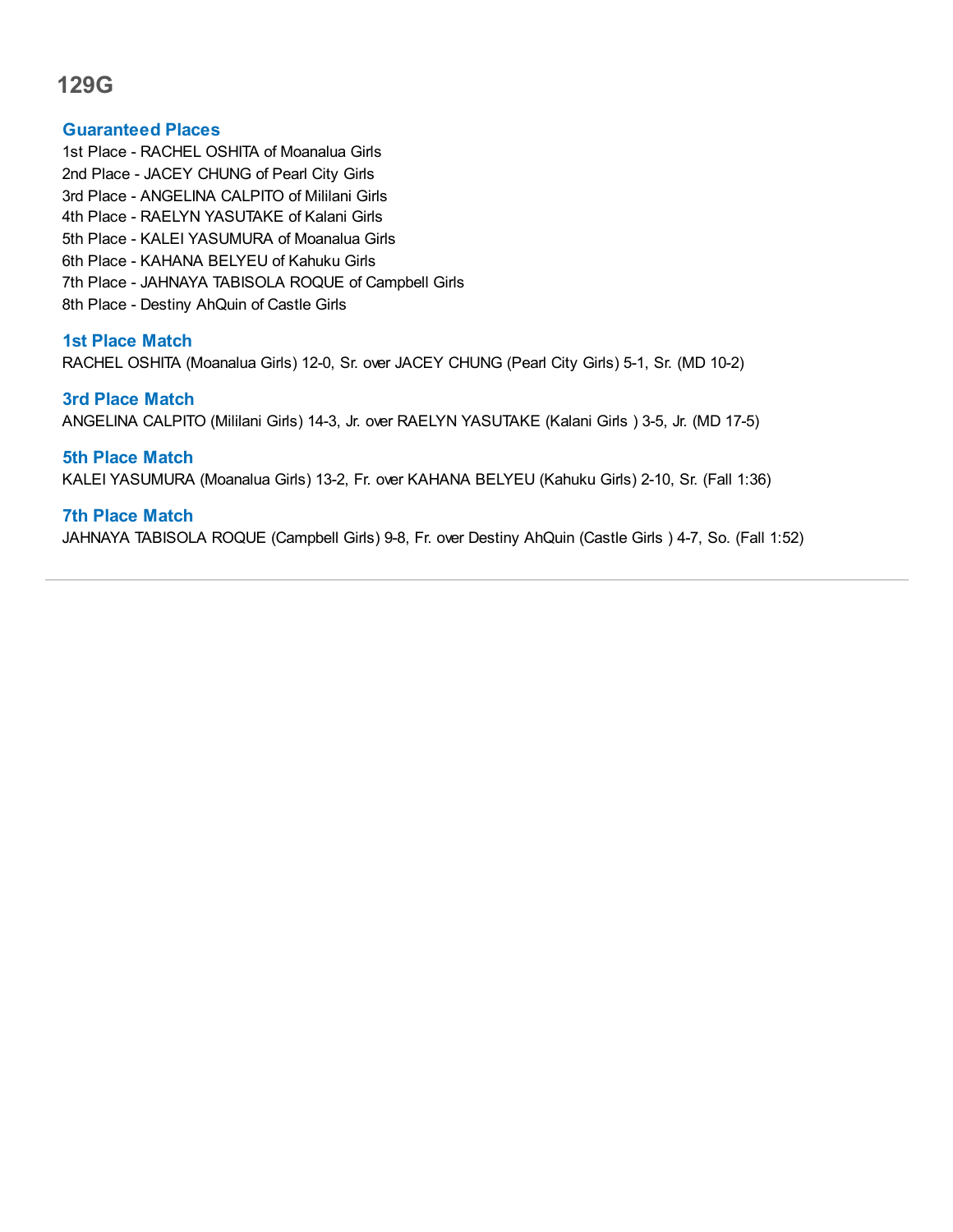#### **Guaranteed Places**

1st Place - KIANNA CHARGUALAF of Campbell Girls 2nd Place - LILY POLVADO of Kahuku Girls 3rd Place - REESE NISHIDA of Moanalua Girls 4th Place - HAILEY JADE OMOSO of Kalani Girls 5th Place - CAMRYN GOFF of Pearl City Girls

## **1st Place Match**

KIANNA CHARGUALAF (Campbell Girls) 10-1, Sr. over LILY POLVADO (Kahuku Girls) 4-6, Jr. (Fall 1:44)

## **3rd Place Match** REESE NISHIDA (Moanalua Girls) 10-3, Sr. over HAILEY JADE OMOSO (Kalani Girls ) 1-7, Jr. (Fall 1:28)

**5th Place Match** CAMRYN GOFF (Pearl City Girls) 0-5, Sr. over () , . (Bye)

## **7th Place Match**

() , . over () , . (Bye)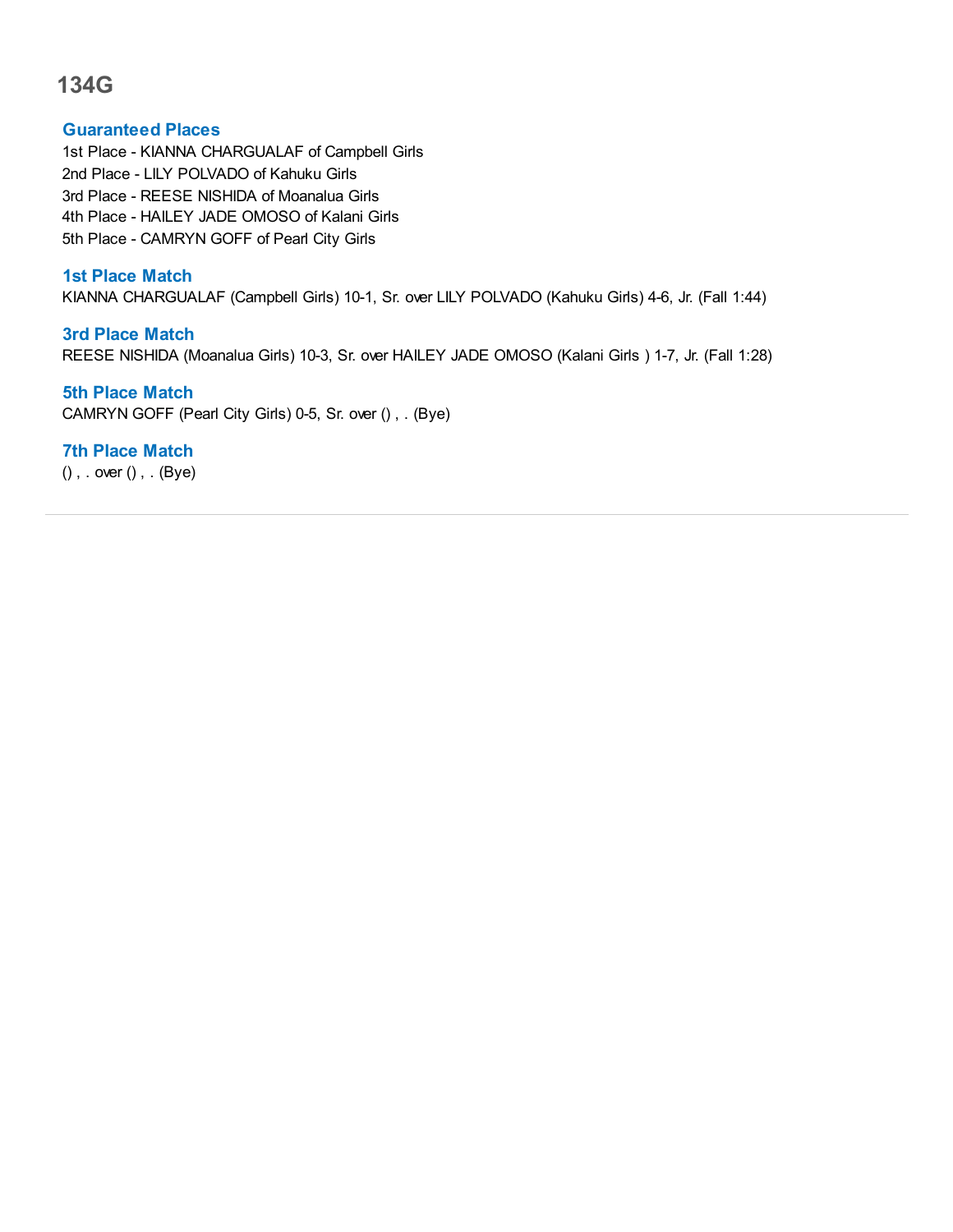## **Guaranteed Places**

1st Place - Aubrie Molina of Pearl City Girls 2nd Place - ANISSA WRIGHT of Campbell Girls 3rd Place - LITATEI KANONGATAA of Kahuku Girls 4th Place - MANOHA KARLEIGH of Waianae Girls 5th Place - SARA BERNADES of Radford Girls 6th Place - EDEN BAGUIO of Moanalua Girls 7th Place - KIERA NITAHARA of Moanalua Girls 8th Place - MYSTIC KAHELE AKEO of Kapolei Girls

## **1st Place Match**

Aubrie Molina (Pearl City Girls) 10-0, So. over ANISSA WRIGHT (Campbell Girls) 8-2, Sr. (Dec 5-4)

#### **3rd Place Match**

LITATEI KANONGATAA (Kahuku Girls) 4-2, Sr. over MANOHA KARLEIGH (Waianae Girls) 5-13, Sr. (Fall 3:33)

## **5th Place Match**

SARA BERNADES (Radford Girls) 5-8, Sr. over EDEN BAGUIO (Moanalua Girls) 6-9, Jr. (Fall 1:47)

## **7th Place Match**

KIERA NITAHARA (Moanalua Girls) 4-3, Fr. over MYSTIC KAHELE AKEO (Kapolei Girls ) 1-6, So. (For.)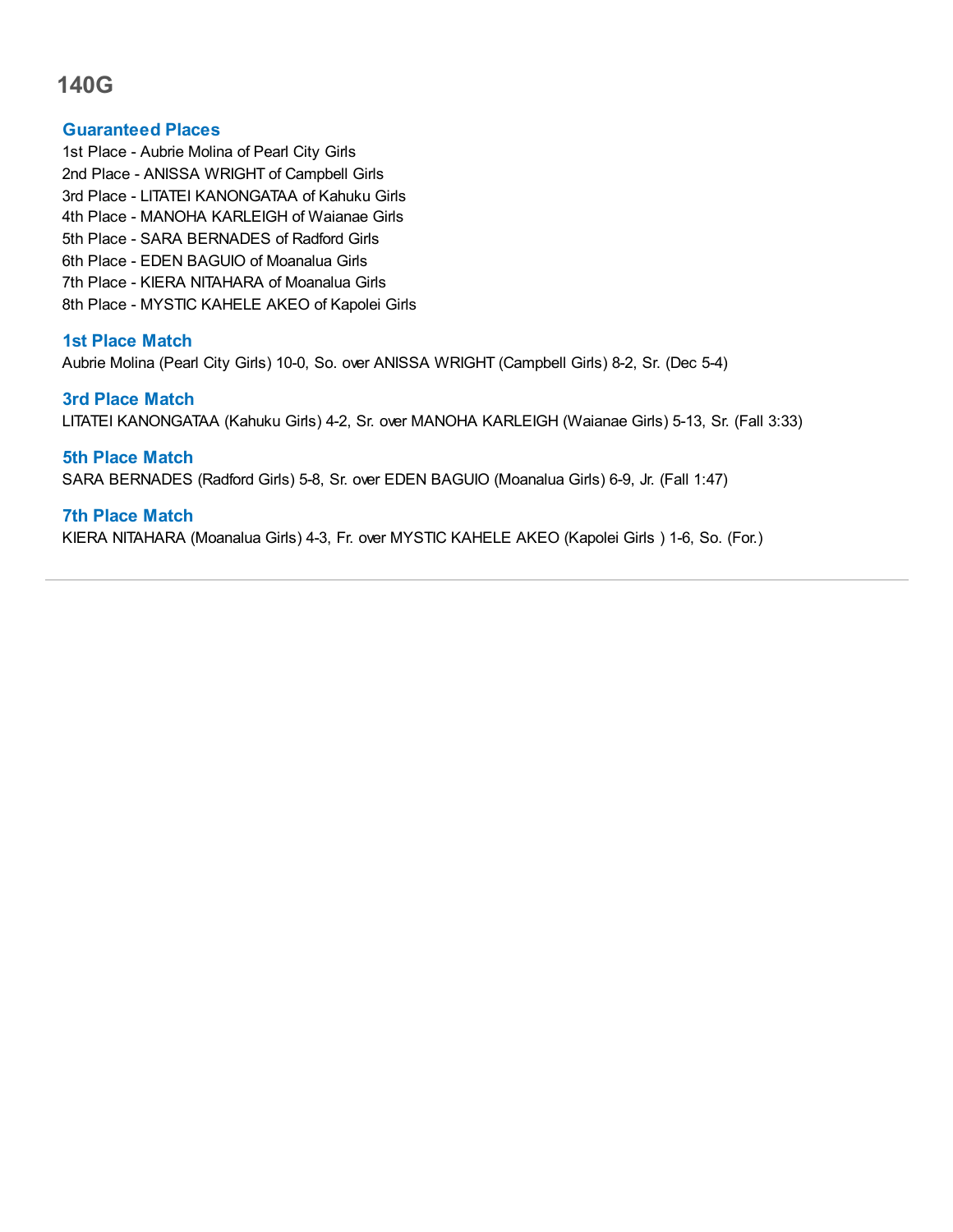## **Guaranteed Places**

- 1st Place KAUI LEE TYNAN of Kapolei Girls
- 2nd Place NOHI KUKONU of Moanalua Girls
- 3rd Place COLLEEN KINIMAKA of Campbell Girls
- 4th Place CEANA DIAS of Waianae Girls
- 5th Place AVA CLARK PAGLINAWAN of Pearl City Girls
- 6th Place SAGE HORCAJO of Kahuku Girls
- 7th Place DIANNA RAY IGAWA ISMAEL of Kaiser Girls

## **1st Place Match**

KAUI LEE TYNAN (Kapolei Girls ) 14-2, So. over NOHI KUKONU (Moanalua Girls) 10-1, Fr. (Fall 2:55)

## **3rd Place Match**

COLLEEN KINIMAKA (Campbell Girls) 12-3, Fr. over CEANA DIAS (Waianae Girls) 6-7, So. (Fall 0:52)

## **5th Place Match**

AVA CLARK PAGLINAWAN (Pearl City Girls) 4-4, Jr. over SAGE HORCAJO (Kahuku Girls) 1-11, Jr. (Fall 2:49)

## **7th Place Match**

DIANNA RAY IGAWA ISMAEL (Kaiser Girls) 0-7, Sr. over () , . (Bye)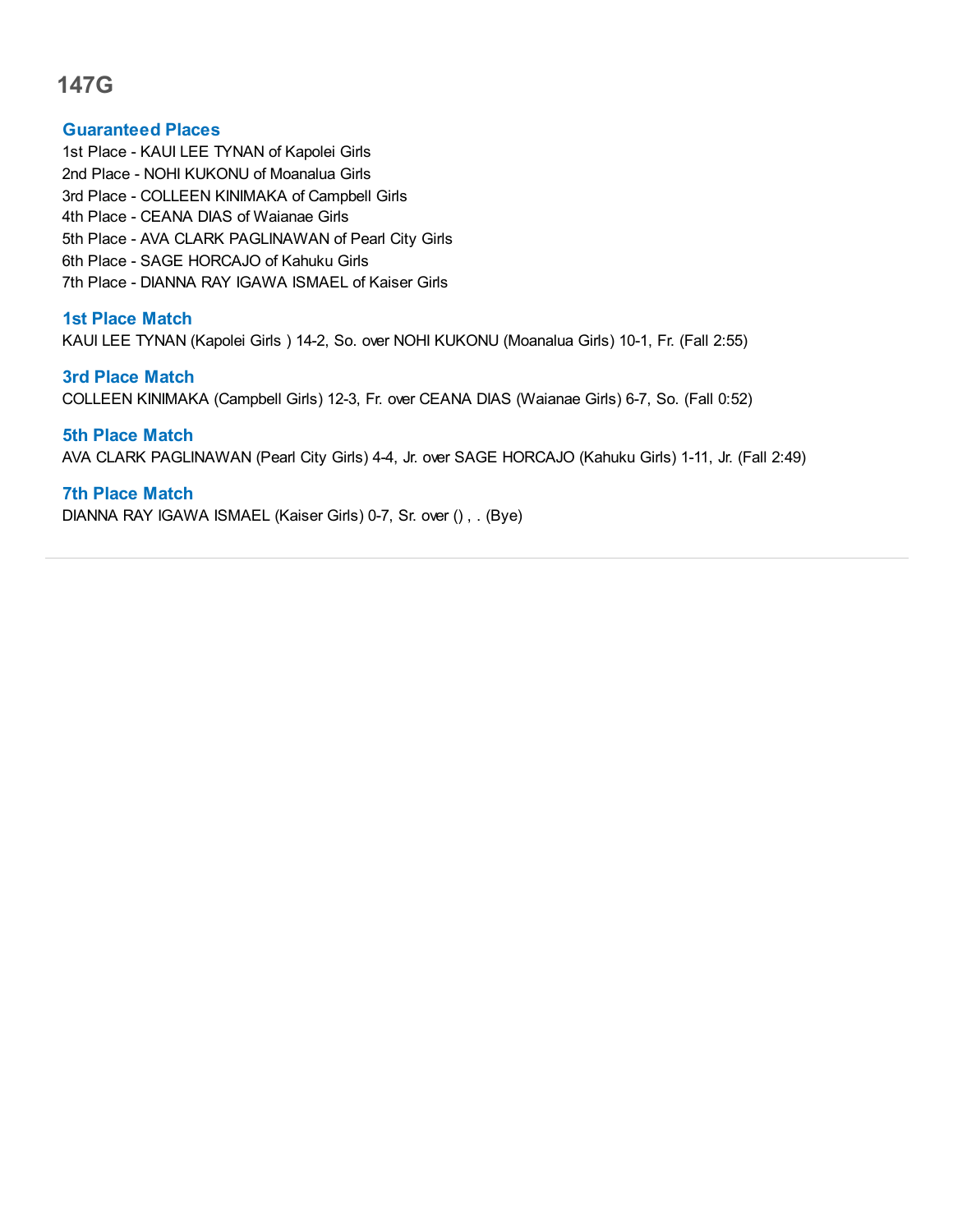## **Guaranteed Places**

1st Place - TITCOMB TARYN of Moanalua Girls 2nd Place - BETHANY CHARGUALAF of Campbell Girls 3rd Place - FRANCES BALCITA of McKinley Girls 4th Place - ZYLEE KUIKAHI of Waipahu Girls 5th Place - KAELA ROSARIO RODRIGUEZ of Waianae Girls 6th Place - PHIONA KERISIANO of Nanakuli Girls 7th Place - ALANA CORPUZ of Mililani Girls 8th Place - LAINIE MEFY of Farrington Girls

## **1st Place Match**

TITCOMB TARYN (Moanalua Girls) 6-2, Sr. over BETHANY CHARGUALAF (Campbell Girls) 16-2, So. (Fall 3:23)

#### **3rd Place Match**

FRANCES BALCITA (McKinley Girls) 5-2, Sr. over ZYLEE KUIKAHI (Waipahu Girls ) 9-8, Sr. (Dec 8-5)

## **5th Place Match**

KAELA ROSARIO RODRIGUEZ (Waianae Girls) 7-5, So. over PHIONA KERISIANO (Nanakuli Girls) 8-6, Sr. (Fall 4:47)

## **7th Place Match**

ALANA CORPUZ (Mililani Girls) 5-8, Jr. over LAINIE MEFY (Farrington Girls) 2-6, Sr. (Fall 1:10)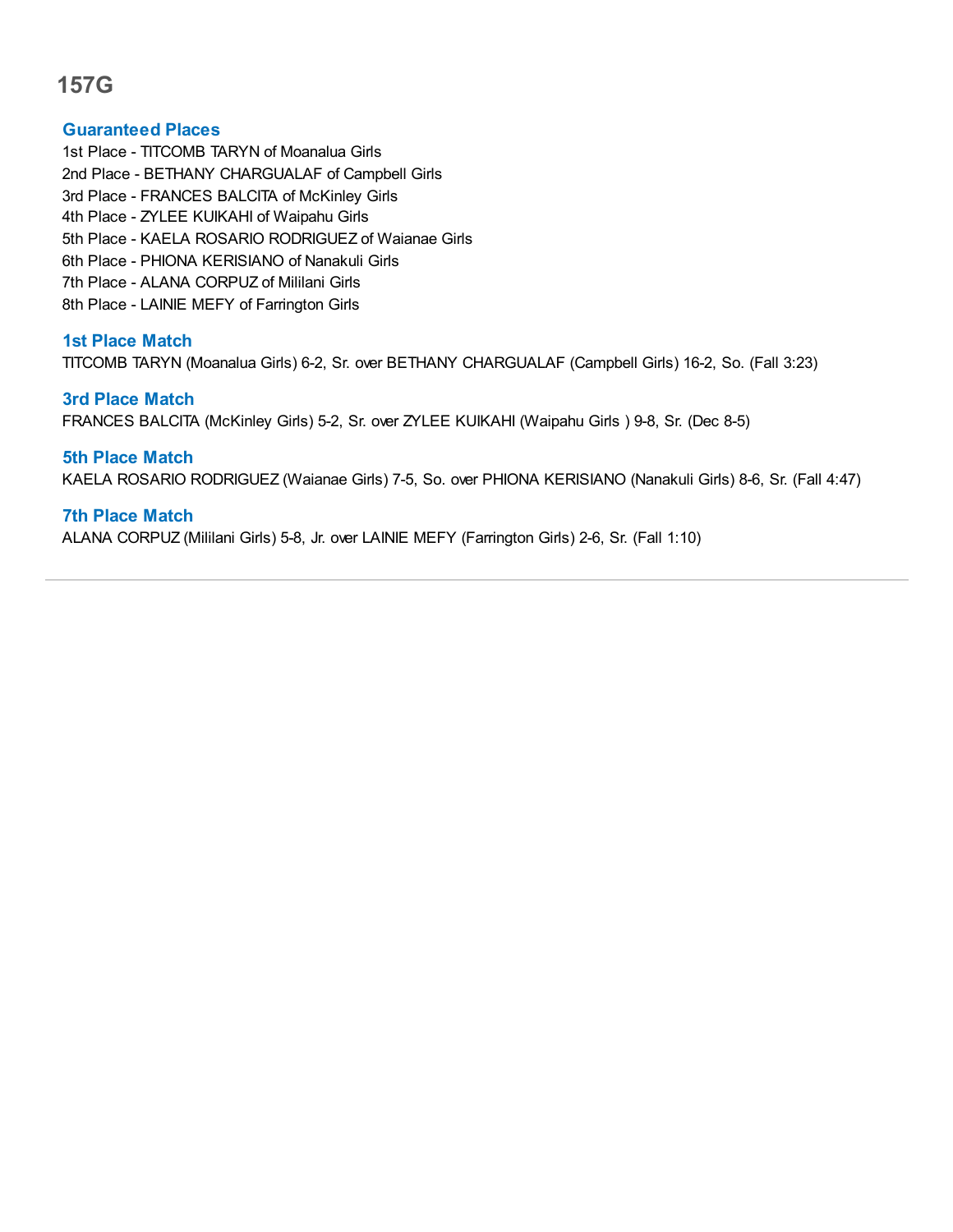## **Guaranteed Places**

- 1st Place SARAH BALBARINO of Kalani Girls
- 2nd Place Atinaeleila Fonoti of Mililani Girls
- 3rd Place JADYN CRISOSTOMO of Moanalua Girls
- 4th Place Aurianna Pratt of Moanalua Girls
- 5th Place JOURNIE KEALANAHELE of Farrington Girls
- 6th Place KEILA OLIVAS-LOW of Leilehua Girls
- 7th Place JAZNEL LYNETTE BAKER SUMUELU of McKinley Girls
- 8th Place ZEIGNALYNN MEW KANG of Pearl City Girls

## **1st Place Match**

SARAH BALBARINO (Kalani Girls ) 13-2, Sr. over Atinaeleila Fonoti (Mililani Girls) 12-2, Jr. (Fall 3:36)

## **3rd Place Match**

JADYN CRISOSTOMO (Moanalua Girls) 5-3, Sr. over Aurianna Pratt (Moanalua Girls) 12-7, Jr. (For.)

## **5th Place Match**

JOURNIE KEALANAHELE (Farrington Girls) 5-6, Jr. over KEILA OLIVAS-LOW (Leilehua Girls) 5-10, Sr. (DQ)

## **7th Place Match**

JAZNEL LYNETTE BAKER SUMUELU (McKinley Girls) 3-5, Sr. over ZEIGNALYNN MEW KANG (Pearl City Girls) 4-7, Sr. (M. For.)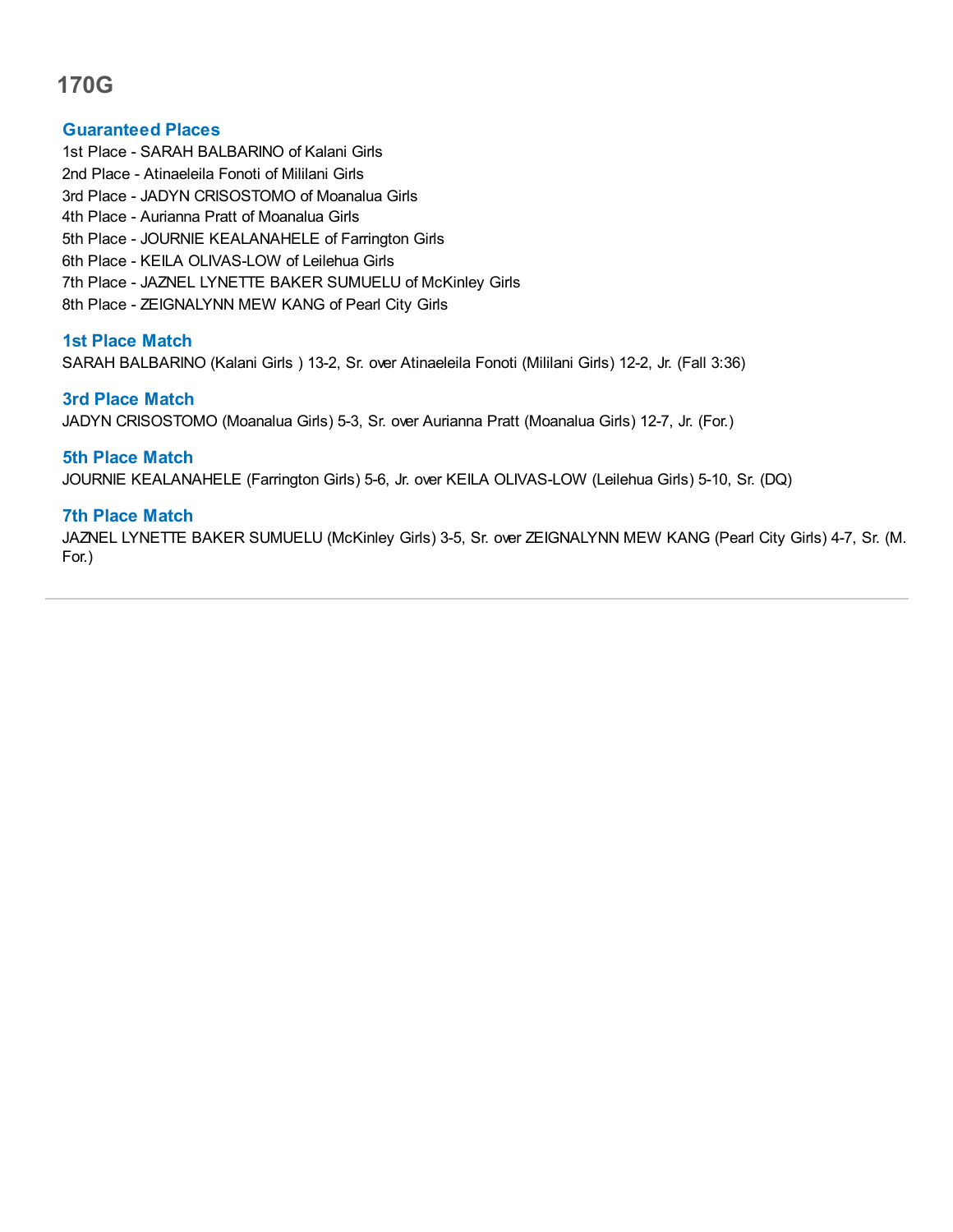### **Guaranteed Places**

1st Place - LEINA BALANCIO SADAMARU of Waianae Girls

- 2nd Place Jacinta Fonoti of Mililani Girls
- 3rd Place JASMINE ADINIWIN of Moanalua Girls
- 4th Place TEIZANNAHOPE PALEAFEI of Farrington Girls
- 5th Place ELEINA OLAP of McKinley Girls
- 6th Place TAHI FEINGA of Kahuku Girls
- 7th Place ALEXIS URRUTIA of Leilehua Girls
- 8th Place ARIYANA JASELLE GIRON of Pearl City Girls

## **1st Place Match**

LEINA BALANCIO SADAMARU (Waianae Girls) 12-2, Sr. over Jacinta Fonoti (Mililani Girls) 10-2, Sr. (Inj. 3:50)

## **3rd Place Match**

JASMINE ADINIWIN (Moanalua Girls) 8-5, Jr. over TEIZANNAHOPE PALEAFEI (Farrington Girls) 12-4, So. (Fall 0:50)

**5th Place Match** ELEINA OLAP (McKinley Girls) 3-3, Sr. over TAHI FEINGA (Kahuku Girls) 7-7, So. (Fall 4:24)

## **7th Place Match**

ALEXIS URRUTIA (Leilehua Girls) 3-4, So. over ARIYANA JASELLE GIRON (Pearl City Girls) 2-7, Sr. (M. For.)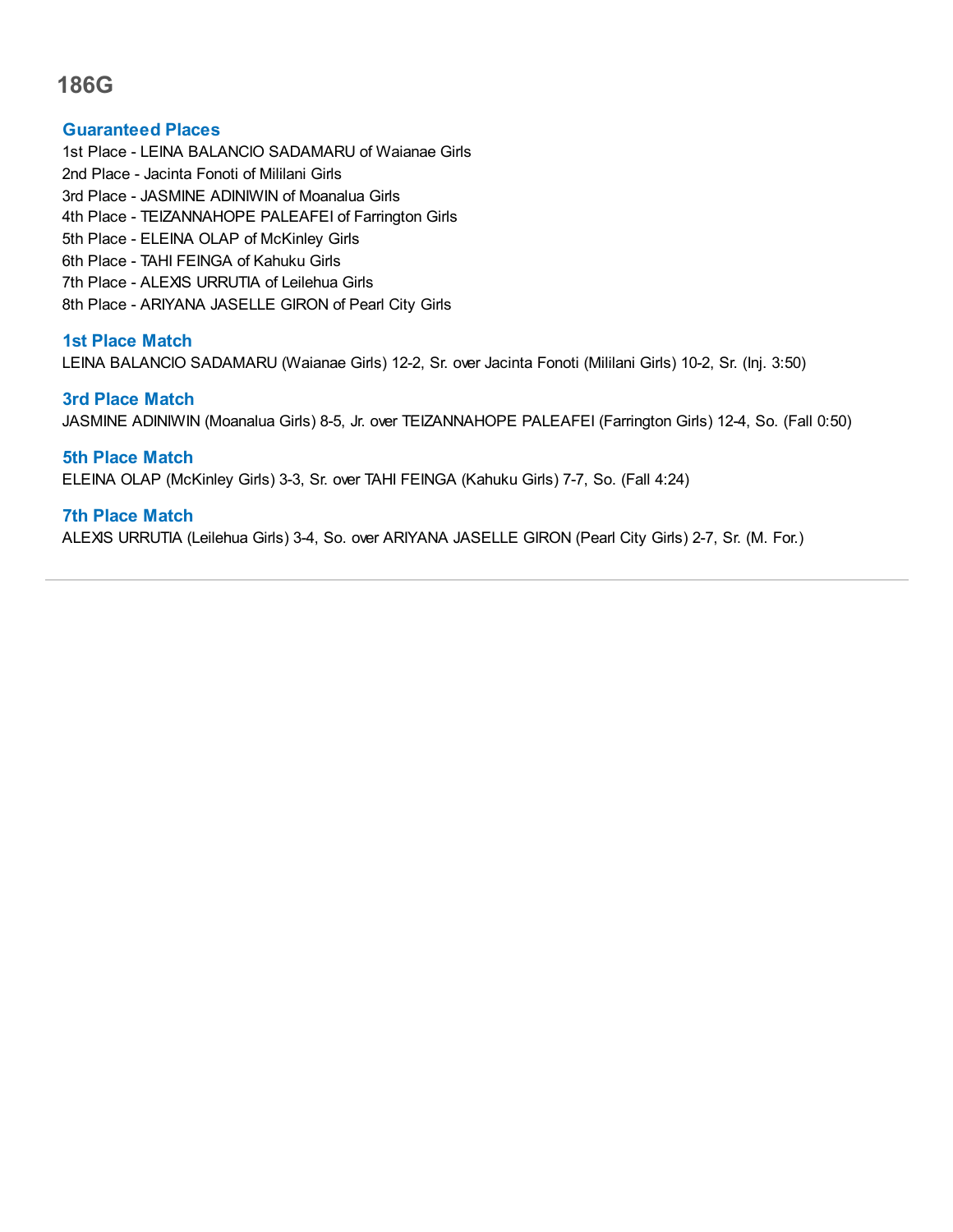#### **Guaranteed Places**

1st Place - ESERA MAIA of Kahuku Girls 2nd Place - ISABELLA MARTINEZ of Radford Girls 3rd Place - TAPAITA HUFANGA of Leilehua Girls 4th Place - Malia Samoy of Kahuku Girls 5th Place - ASUEGA ASHLEY of Nanakuli Girls

#### **1st Place Match**

ESERA MAIA (Kahuku Girls) 7-2, So. over ISABELLA MARTINEZ (Radford Girls) 7-3, Jr. (Fall 0:32)

## **3rd Place Match**

TAPAITA HUFANGA (Leilehua Girls) 2-2, Jr. over Malia Samoy (Kahuku Girls) 1-6, Sr. (Fall 2:00)

#### **5th Place Match**

ASUEGA ASHLEY (Nanakuli Girls) 0-2, Jr. over () , . (Bye)

## **7th Place Match**

() , . over () , . (Bye)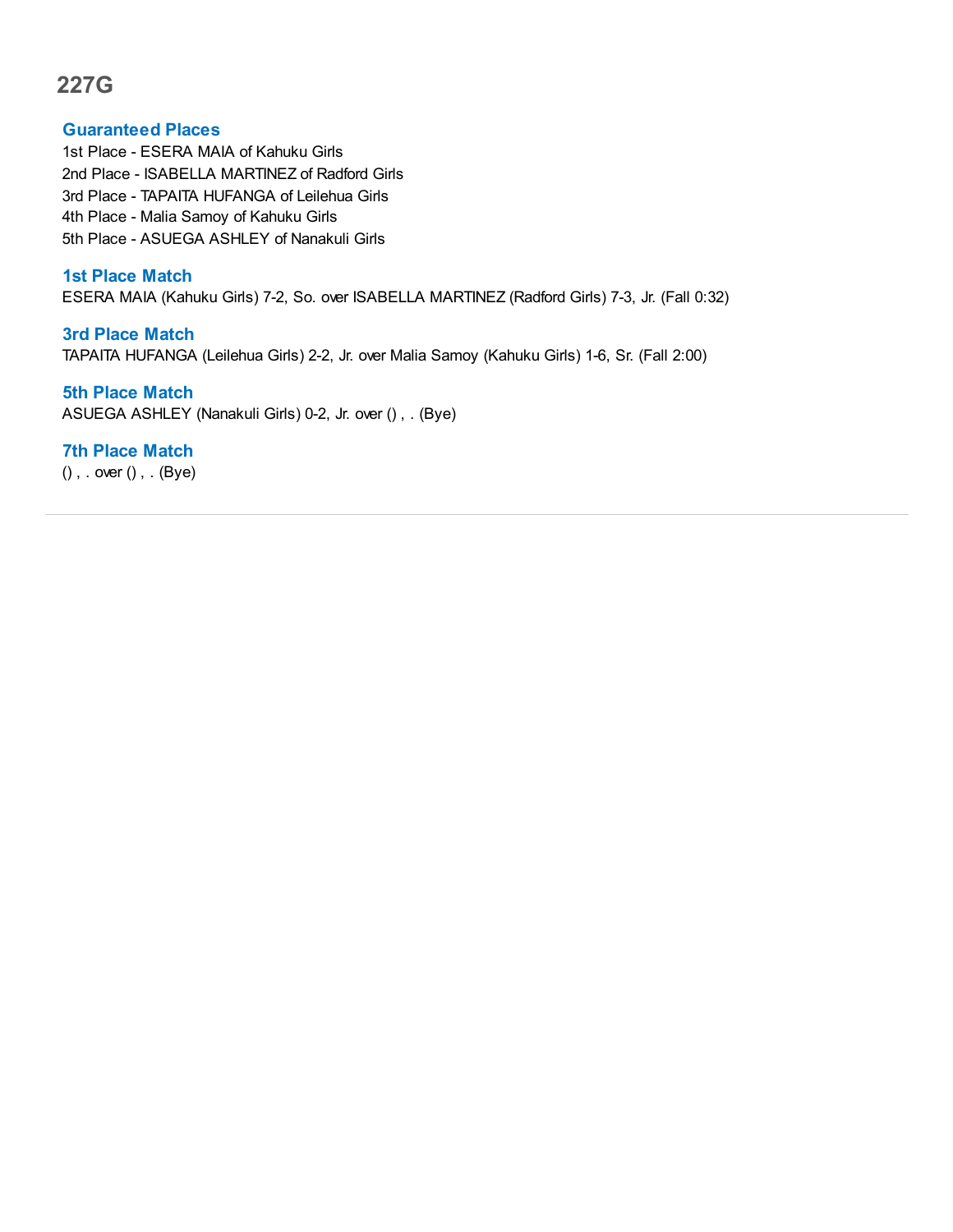## **Guaranteed Places**

1st Place - ESTABILIO JOSH of Moanalua Boys 2nd Place - CADEN GUEVARA of Mililani Boys 3rd Place - JAYCE PASCUA of Pearl City Boys 4th Place - KHAIRYN VILAVONG of Campbell Boys 5th Place - NOAH LIMARY of Waianae Boys 6th Place - CONNOR LUM of Kalani Boys

## **1st Place Match**

ESTABILIO JOSH (Moanalua Boys) 4-0, Jr. over CADEN GUEVARA (Mililani Boys) 15-3, Fr. (Dec 7-0)

## **3rd Place Match**

JAYCE PASCUA (Pearl City Boys) 4-3, Sr. over KHAIRYN VILAVONG (Campbell Boys) 14-3, Fr. (Fall 4:51)

## **5th Place Match**

NOAH LIMARY (Waianae Boys) 1-11, Sr. over CONNOR LUM (Kalani Boys) 4-11, So. (MD 14-4)

## **7th Place Match**

() , . over () , . (Bye)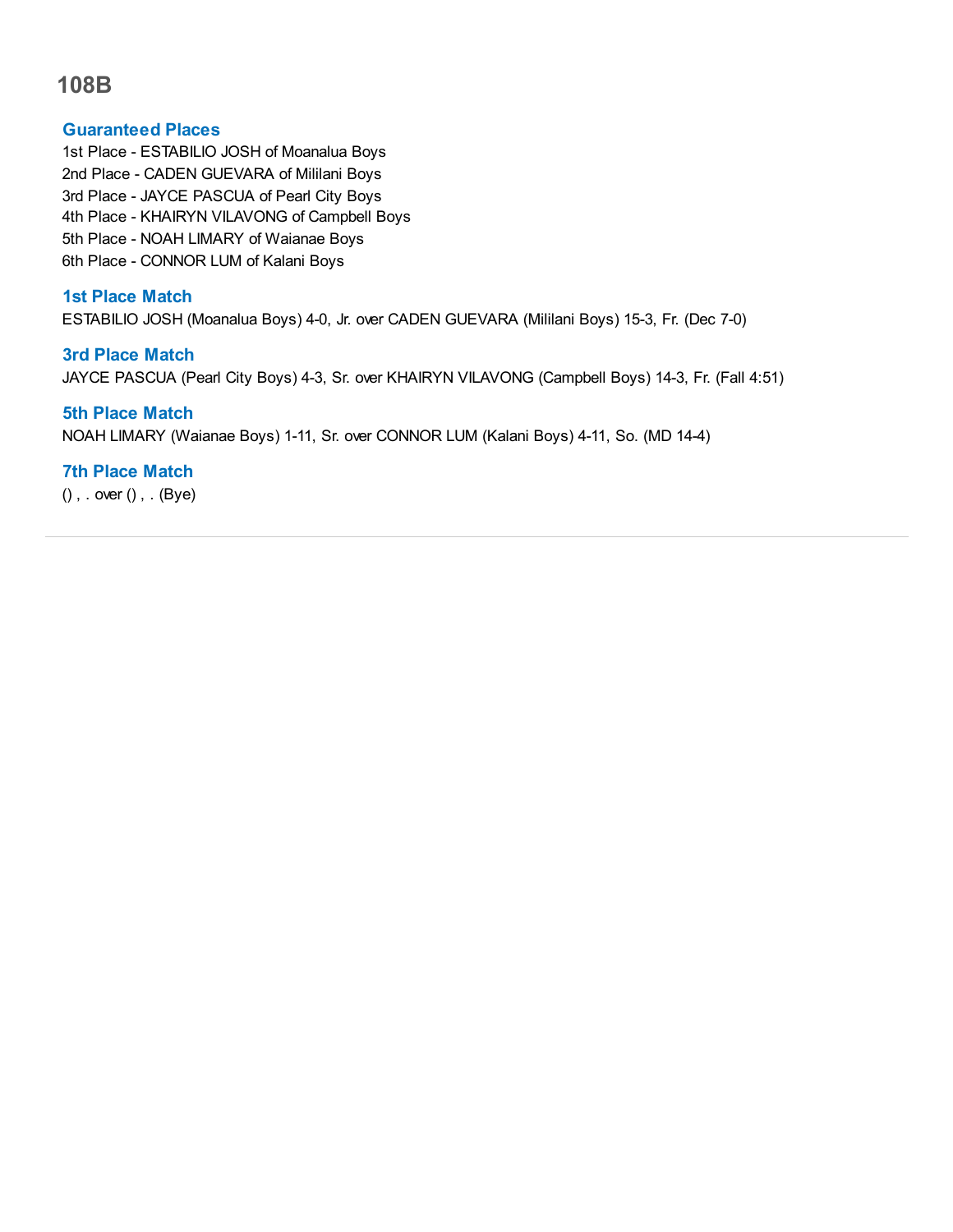## **Guaranteed Places**

1st Place - KHANSITH CHANTHABOUASITH of Leilehua Boys 2nd Place - JAYDEN SESON of Moanalua Boys 3rd Place - JAYCE KAMIMURA of Kalani Boys 4th Place - KOEN SHIGEMOTO of Mililani Boys 5th Place - ZAIRYN RAMOS SEMANA of Campbell Boys 6th Place - NICHOLAS WILLIAMS of Aiea Boys 7th Place - KALEB EDGAR of Kapolei Boys 8th Place - CORBIN CALDONETTI of Castle Boys

## **1st Place Match**

KHANSITH CHANTHABOUASITH (Leilehua Boys) 7-6, Sr. over JAYDEN SESON (Moanalua Boys) 8-4, So. (Fall 5:47)

#### **3rd Place Match**

JAYCE KAMIMURA (Kalani Boys) 7-4, Sr. over KOEN SHIGEMOTO (Mililani Boys) 13-3, Fr. (Fall 0:30)

## **5th Place Match**

ZAIRYN RAMOS SEMANA (Campbell Boys) 9-6, Jr. over NICHOLAS WILLIAMS (Aiea Boys) 9-9, Sr. (Fall 1:35)

## **7th Place Match**

KALEB EDGAR (Kapolei Boys ) 1-5, Jr. over CORBIN CALDONETTI (Castle Boys) 0-9, Sr. (MD 12-4)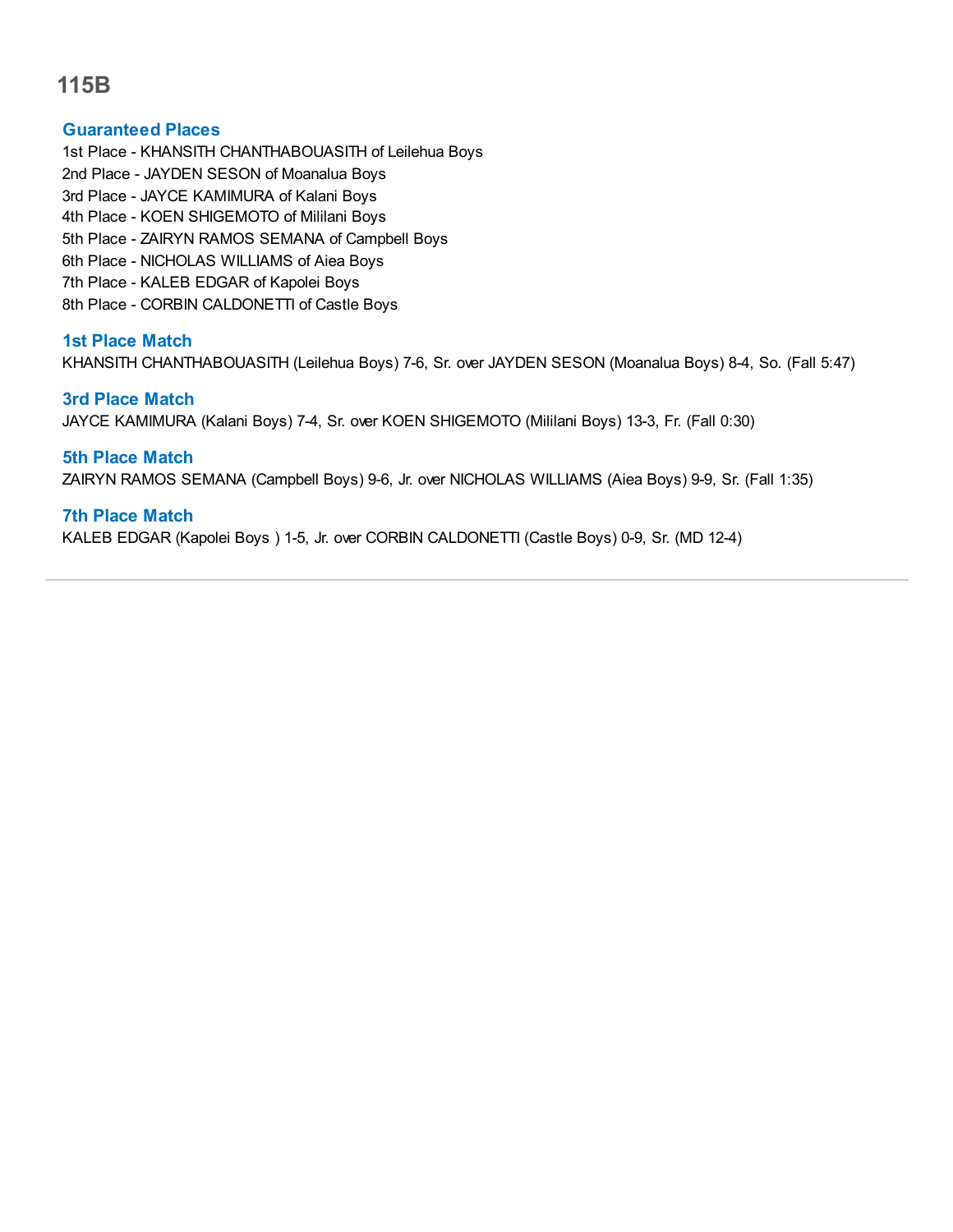#### **Guaranteed Places**

1st Place - JOSEPH LATHWOOD of Moanalua Boys 2nd Place - KULIKA CORPUZ of Mililani Boys 3rd Place - RYLEN GONDA of Waianae Boys 4th Place - ISAIAH GIRON of Leilehua Boys 5th Place - SHAWN KATO of Campbell Boys 6th Place - NICK AU of Kalani Boys 7th Place - LJ OKI of Kapolei Boys 8th Place - CALANDRA MAXWELL of Kaiser Boys

## **1st Place Match**

JOSEPH LATHWOOD (Moanalua Boys) 15-0, Fr. over KULIKA CORPUZ (Mililani Boys) 15-3, So. (MD 11-2)

#### **3rd Place Match**

RYLEN GONDA (Waianae Boys) 13-8, So. over ISAIAH GIRON (Leilehua Boys) 15-5, Fr. (Dec 7-1)

## **5th Place Match**

SHAWN KATO (Campbell Boys) 12-5, So. over NICK AU (Kalani Boys) 6-9, Jr. (Fall 3:24)

## **7th Place Match**

LJ OKI (Kapolei Boys ) 7-9, Sr. over CALANDRA MAXWELL (Kaiser Boys) 3-5, So. (TF-1.5 4:09 (20-5))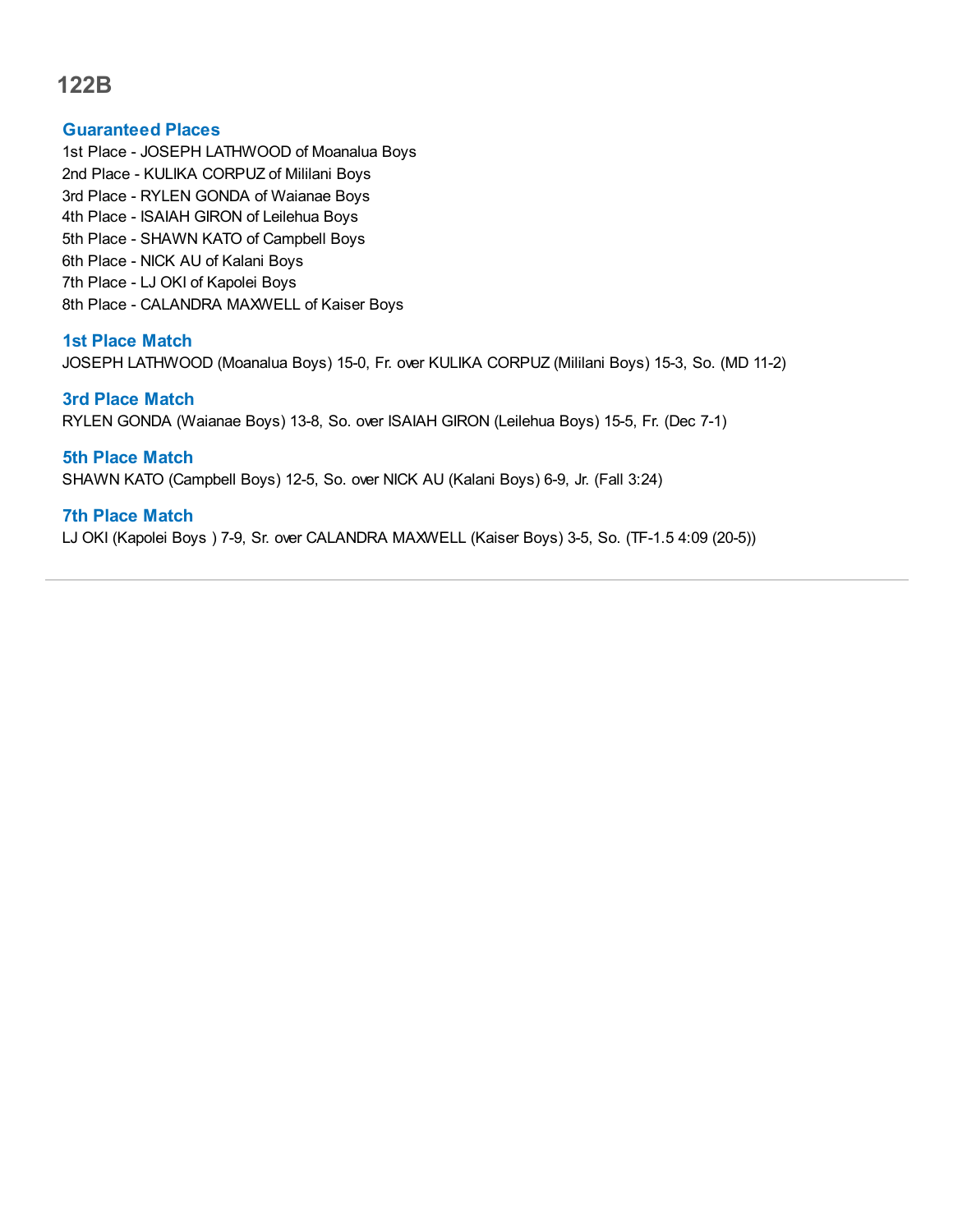## **Guaranteed Places**

1st Place - CARSON KIM of Mililani Boys 2nd Place - LJ PASION of Moanalua Boys 3rd Place - RYKER SHIMABUKURO of Kapolei Boys 4th Place - ETHAN TABAYOYONG of Campbell Boys 5th Place - COLTEN ANIYA of Leilehua Boys 6th Place - ZACHARY OMONAKA of Pearl City Boys 7th Place - MICHAEL TOERMER of Radford Boys 8th Place - ADEN BADUA of Castle Boys

## **1st Place Match**

CARSON KIM (Mililani Boys) 10-2, Sr. over LJ PASION (Moanalua Boys) 6-2, Jr. (Dec 13-8)

## **3rd Place Match**

RYKER SHIMABUKURO (Kapolei Boys ) 13-3, So. over ETHAN TABAYOYONG (Campbell Boys) 20-3, So. (TF-1.5 4:00 (22- 6))

## **5th Place Match**

COLTEN ANIYA (Leilehua Boys) 13-9, Fr. over ZACHARY OMONAKA (Pearl City Boys) 3-10, Jr. (Fall 3:14)

#### **7th Place Match**

MICHAEL TOERMER (Radford Boys) 6-12, So. over () , . (Bye)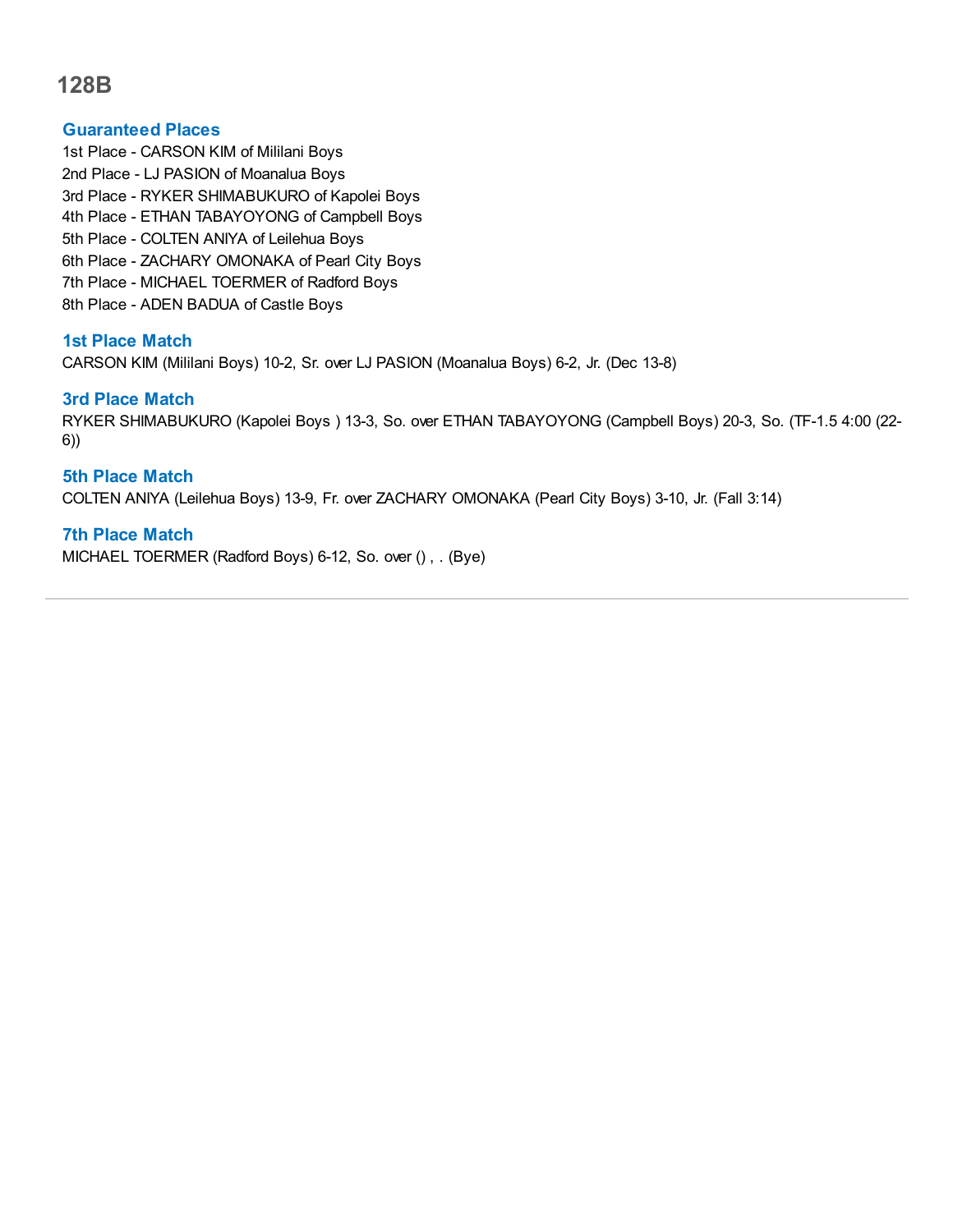#### **Guaranteed Places**

1st Place - Tyger Taam of Moanalua Boys 2nd Place - BRANSEN PORTER of Waianae Boys 3rd Place - JAREN KIMURA of Mililani Boys 4th Place - DANIEL TAUYAN of Leilehua Boys 5th Place - MAYHEM WOOLSEY of Kapolei Boys 6th Place - JET OKURA of Kalani Boys 7th Place - EDDIE OGASAWARA of Pearl City Boys 8th Place - LOGAN KINDLE of Radford Boys

## **1st Place Match**

Tyger Taam (Moanalua Boys) 13-0, Fr. over BRANSEN PORTER (Waianae Boys) 9-4, So. (MD 9-1)

## **3rd Place Match**

JAREN KIMURA (Mililani Boys) 13-3, Jr. over DANIEL TAUYAN (Leilehua Boys) 16-6, Fr. (Dec 7-6)

**5th Place Match** MAYHEM WOOLSEY (Kapolei Boys ) 13-5, So. over JET OKURA (Kalani Boys) 6-6, Sr. (M. For.)

## **7th Place Match**

EDDIE OGASAWARA (Pearl City Boys) 3-5, Jr. over LOGAN KINDLE (Radford Boys) 6-9, Sr. (Fall 0:58)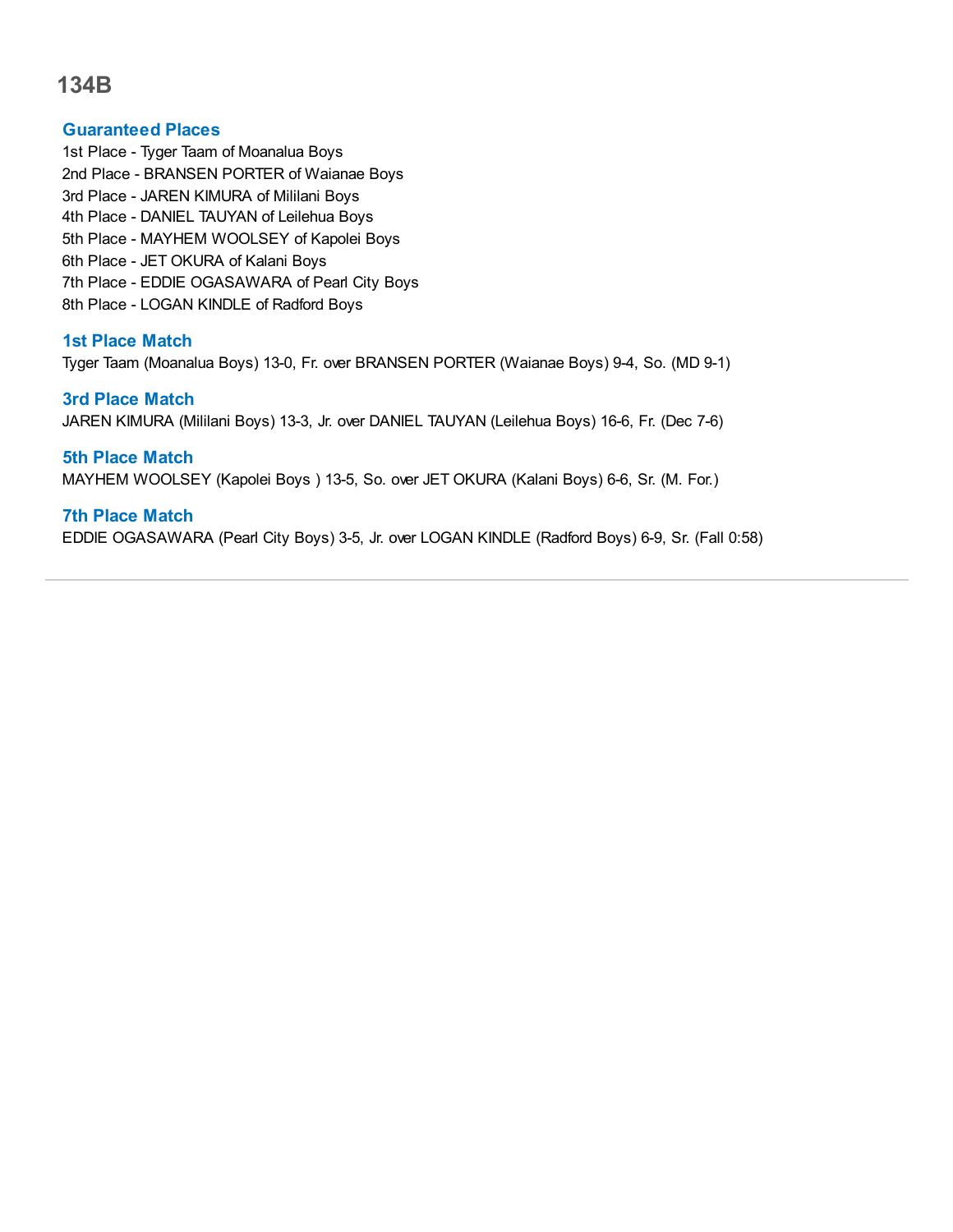#### **Guaranteed Places**

1st Place - KADE OKURA of Kalani Boys 2nd Place - KEEGAN GOEAS of Castle Boys 3rd Place - KINAU MCBRAYER of Kapolei Boys 4th Place - JOE XAHN RAPOZA of Pearl City Boys 5th Place - GABRIEL GRILHO of Aiea Boys 6th Place - Kai Simmons of Moanalua Boys 7th Place - NICK GARDNER of Roosevelt Boys 8th Place - HAKUILUA PAALUHI of Waianae Boys

## **1st Place Match**

KADE OKURA (Kalani Boys) 12-0, Sr. over KEEGAN GOEAS (Castle Boys) 13-8, Fr. (MD 8-0)

#### **3rd Place Match**

KINAU MCBRAYER (Kapolei Boys ) 12-3, Sr. over JOE XAHN RAPOZA (Pearl City Boys) 12-3, So. (MD 13-2)

## **5th Place Match**

GABRIEL GRILHO (Aiea Boys) 14-3, Jr. over Kai Simmons (Moanalua Boys) 13-5, Jr. (Dec 6-1)

## **7th Place Match**

NICK GARDNER (Roosevelt Boys) 10-9, Jr. over () , . (Bye)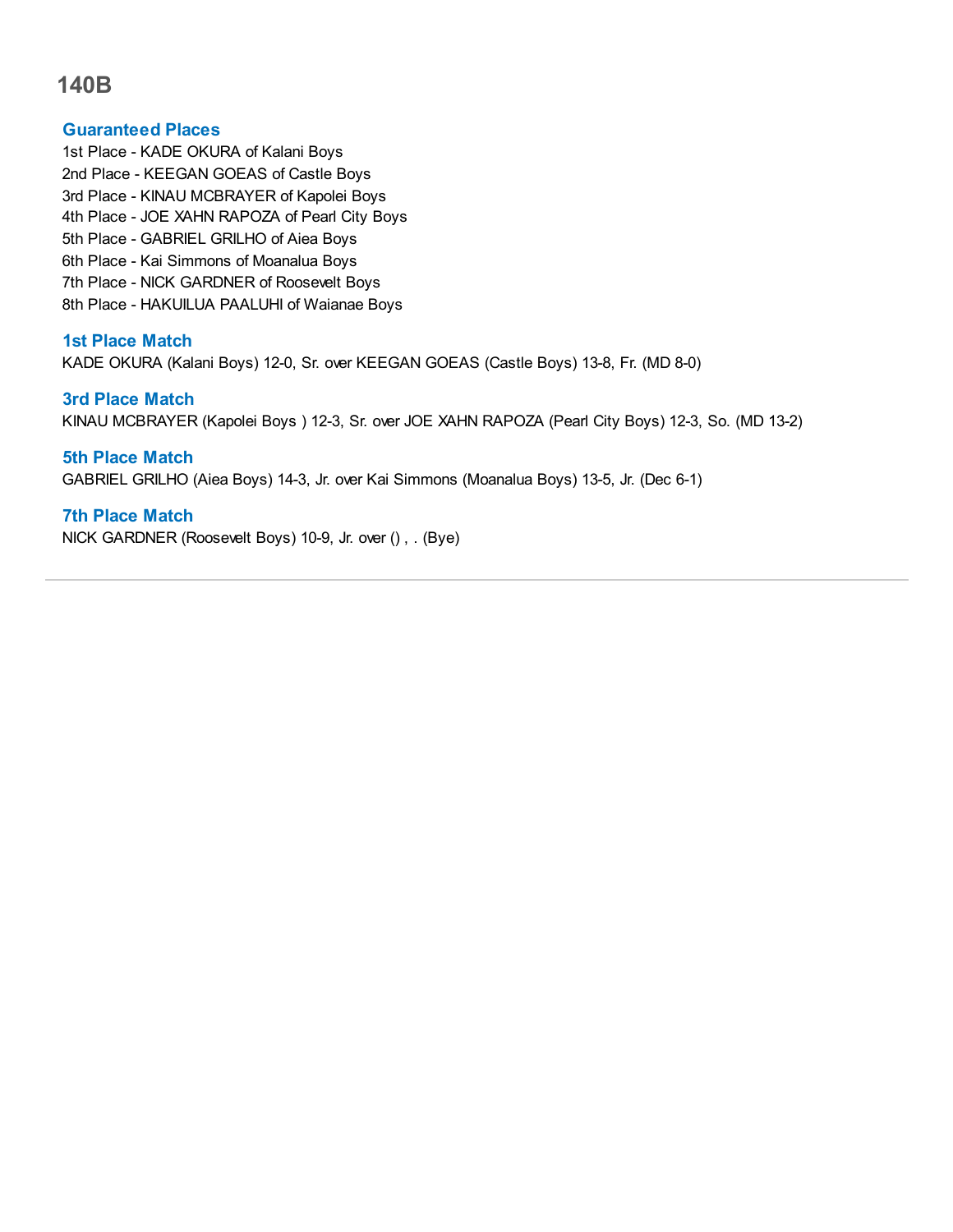## **Guaranteed Places**

1st Place - JACE KIM CADIZ of Pearl City Boys 2nd Place - JOSHUA LEWANDOWSKI of Moanalua Boys 3rd Place - ISSAC JUNKINS of Kalaheo Boys 4th Place - JOSHUA SANTIAGO of Waianae Boys 5th Place - CHANCE GARCIA of Kapolei Boys 6th Place - RAMOS SUZUKI of Kalani Boys 7th Place - GAVIN SIMON of McKinley Boys 8th Place - KADIN CANIANES of Campbell Boys

## **1st Place Match**

JACE KIM CADIZ (Pearl City Boys) 18-0, Jr. over JOSHUA LEWANDOWSKI (Moanalua Boys) 16-3, Sr. (Dec 5-2)

#### **3rd Place Match**

ISSAC JUNKINS (Kalaheo Boys) 13-4, So. over JOSHUA SANTIAGO (Waianae Boys) 13-5, Jr. (Fall 0:44)

## **5th Place Match**

CHANCE GARCIA (Kapolei Boys ) 13-7, Jr. over RAMOS SUZUKI (Kalani Boys) 8-3, Sr. (M. For.)

## **7th Place Match**

GAVIN SIMON (McKinley Boys) 11-7, So. over KADIN CANIANES (Campbell Boys) 10-13, Sr. (Dec 11-5)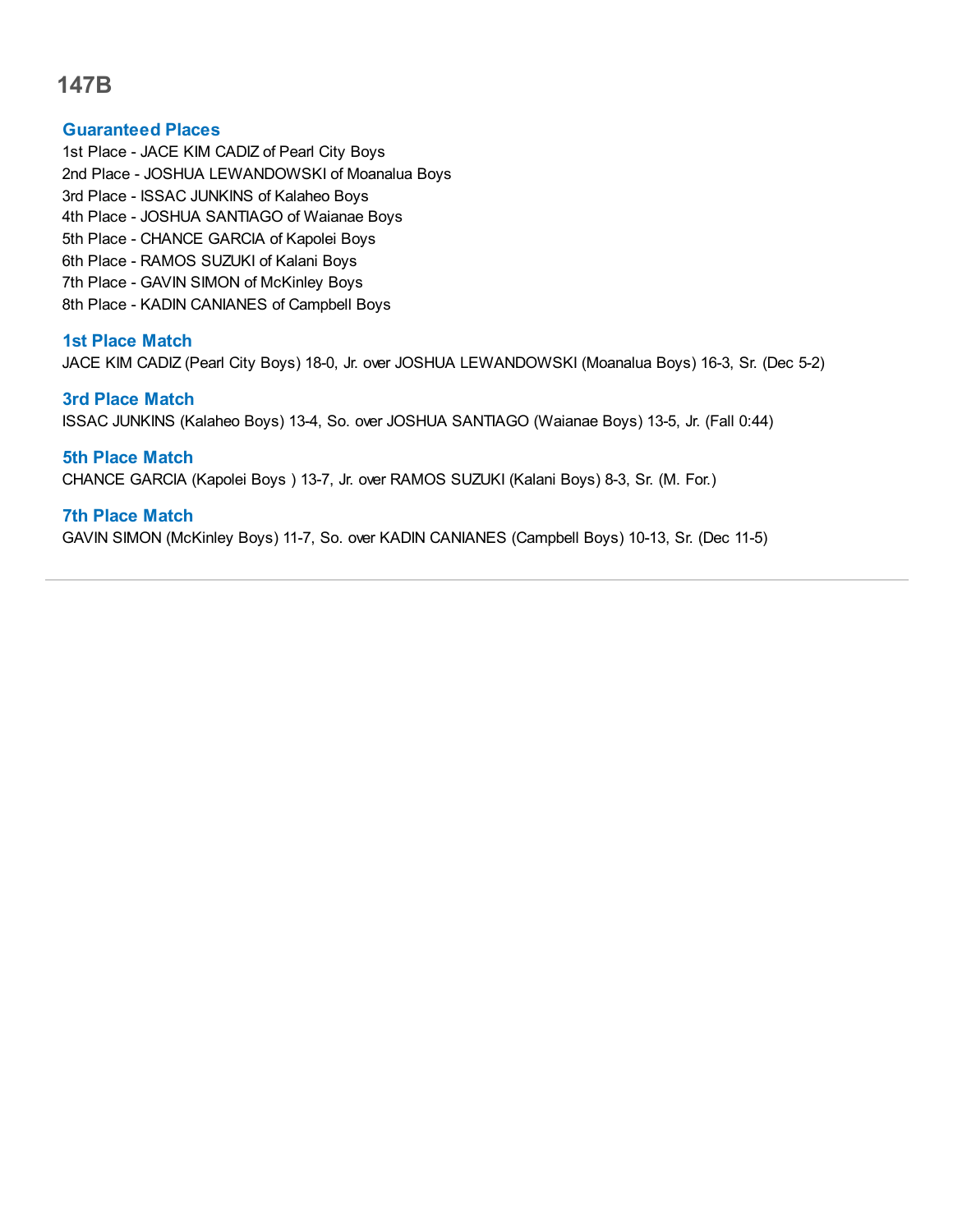## **Guaranteed Places**

- 1st Place HOLDEN SOARES of Campbell Boys
- 2nd Place Christian Jacob of Moanalua Boys
- 3rd Place ADRIAN LEE of Mililani Boys
- 4th Place BOYD DURAND of Radford Boys
- 5th Place MARCELLO MAKITA of Kapolei Boys
- 6th Place Kainalu Lewis of Nanakuli Boys
- 7th Place AKONI KALEOPAA BORLING of Waianae Boys
- 8th Place Makana Williams of McKinley Boys

## **1st Place Match**

HOLDEN SOARES (Campbell Boys) 18-0, Sr. over Christian Jacob (Moanalua Boys) 11-3, Jr. (TF-1.5 4:19 (17-2))

## **3rd Place Match**

ADRIAN LEE (Mililani Boys) 7-2, So. over BOYD DURAND (Radford Boys) 8-3, Jr. (For.)

## **5th Place Match**

MARCELLO MAKITA (Kapolei Boys ) 13-4, So. over Kainalu Lewis (Nanakuli Boys) 8-7, Jr. (DQ)

## **7th Place Match**

AKONI KALEOPAA BORLING (Waianae Boys) 9-9, Sr. over Makana Williams (McKinley Boys) 8-12, So. (Fall 3:10)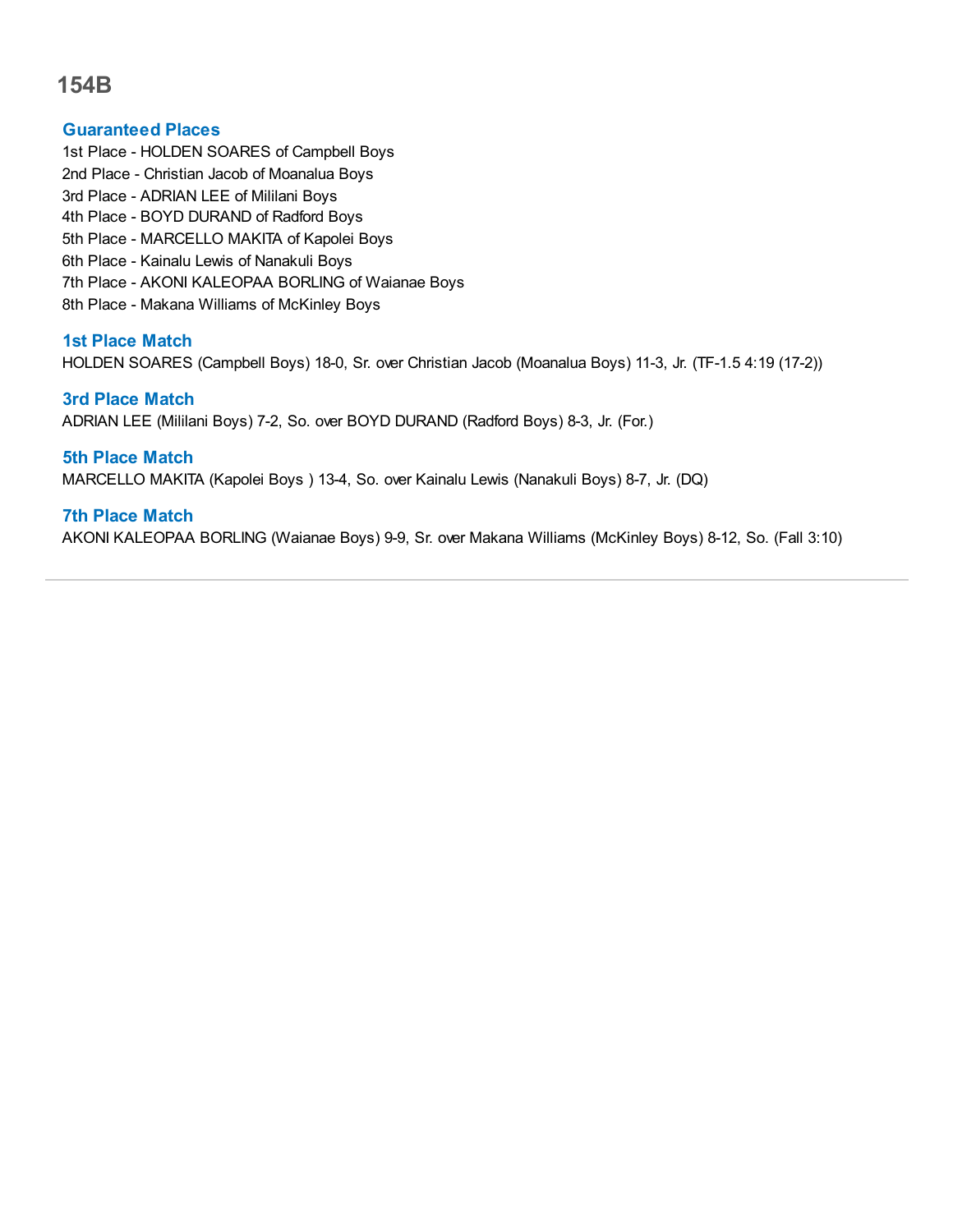#### **Guaranteed Places**

1st Place - Blaze Sumiye of Moanalua Boys 2nd Place - DARREN CABABAG SILVA of Mililani Boys 3rd Place - TYLER SHIELDS of Kalaheo Boys 4th Place - BRANZTYN REYES of Nanakuli Boys 5th Place - STEINAR TANAKA of Kaiser Boys 6th Place - ANTHONY LOPEZ of Campbell Boys 7th Place - GXXR YOUNG of Waianae Boys 8th Place - KOLLIN TELLAIN of Leilehua Boys

## **1st Place Match**

Blaze Sumiye (Moanalua Boys) 11-1, Sr. over DARREN CABABAG SILVA (Mililani Boys) 12-2, Sr. (MD 17-5)

#### **3rd Place Match**

TYLER SHIELDS (Kalaheo Boys) 5-2, Jr. over BRANZTYN REYES (Nanakuli Boys) 10-3, Sr. (Fall 1:06)

## **5th Place Match** STEINAR TANAKA (Kaiser Boys) 6-5, Jr. over ANTHONY LOPEZ (Campbell Boys) 16-6, Sr. (Dec 12-6)

## **7th Place Match**

GXXR YOUNG (Waianae Boys) 8-8, Jr. over KOLLIN TELLAIN (Leilehua Boys) 5-11, Jr. (Fall 2:58)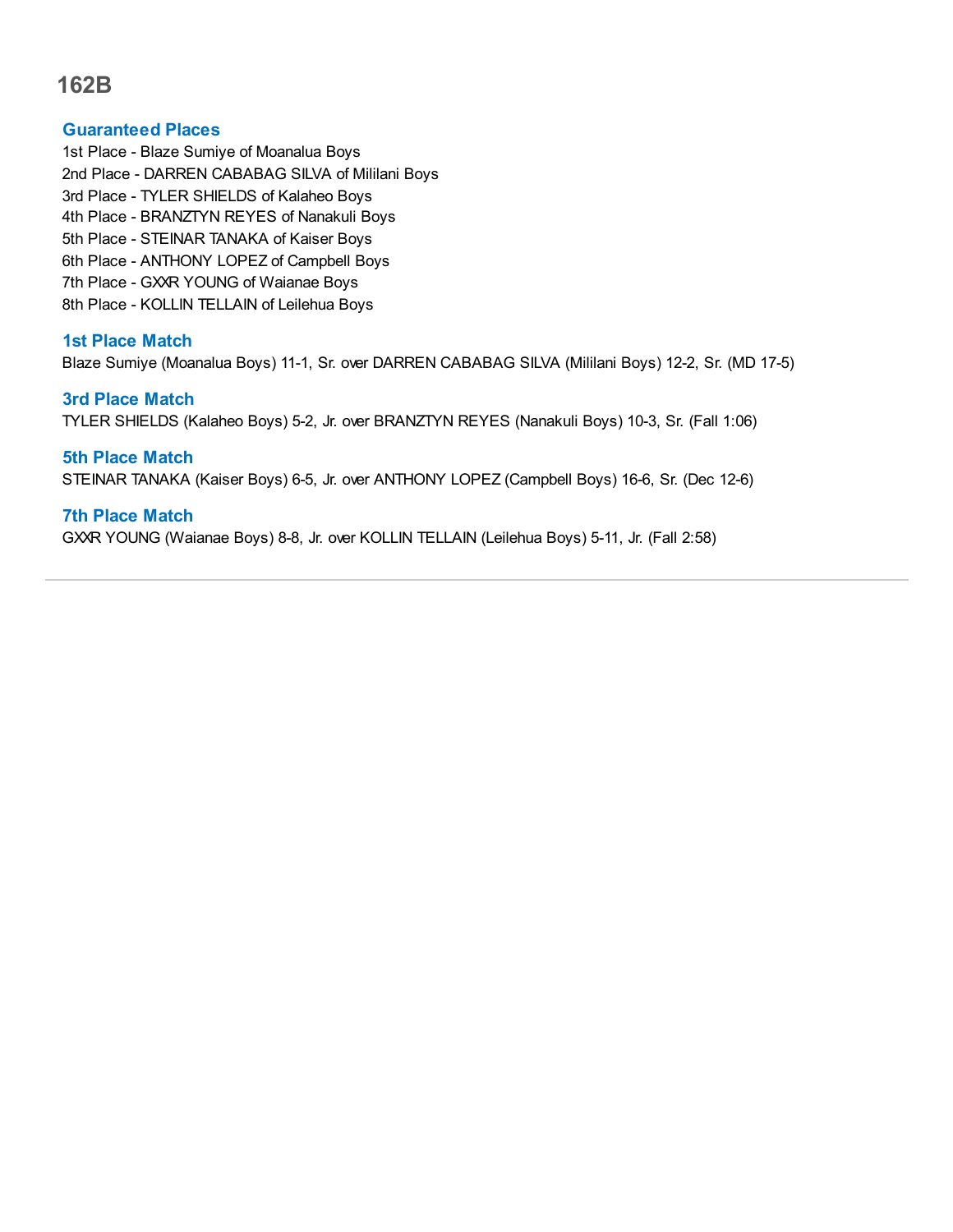## **Guaranteed Places**

- 1st Place POOKELA DE SANTOS of Leilehua Boys
- 2nd Place BRYCEN PAGURAYAN of Kapolei Boys
- 3rd Place BRAVERY GLADMAN of Moanalua Boys
- 4th Place DUSTIN BALANCIO SADAMARU of Waianae Boys
- 5th Place MATTHEW YADAO of Roosevelt Boys
- 6th Place DORIAN PAYTON SHERMAN of Pearl City Boys
- 7th Place MATTHEW FINEFEUIAKI of Kalani Boys
- 8th Place KALAHIKI KEAOPOPOE of Kahuku Boys

## **1st Place Match**

POOKELA DE SANTOS (Leilehua Boys) 16-0, Sr. over BRYCEN PAGURAYAN (Kapolei Boys ) 11-2, Jr. (Fall 2:15)

## **3rd Place Match**

BRAVERY GLADMAN (Moanalua Boys) 11-5, Sr. over DUSTIN BALANCIO SADAMARU (Waianae Boys) 7-3, Sr. (Fall 3:52)

## **5th Place Match**

MATTHEW YADAO (Roosevelt Boys) 17-6, So. over DORIAN PAYTON SHERMAN (Pearl City Boys) 6-6, Jr. (Dec 10-8)

## **7th Place Match**

MATTHEW FINEFEUIAKI (Kalani Boys) 4-4, Sr. over KALAHIKI KEAOPOPOE (Kahuku Boys) 2-15, Jr. (Fall 1:55)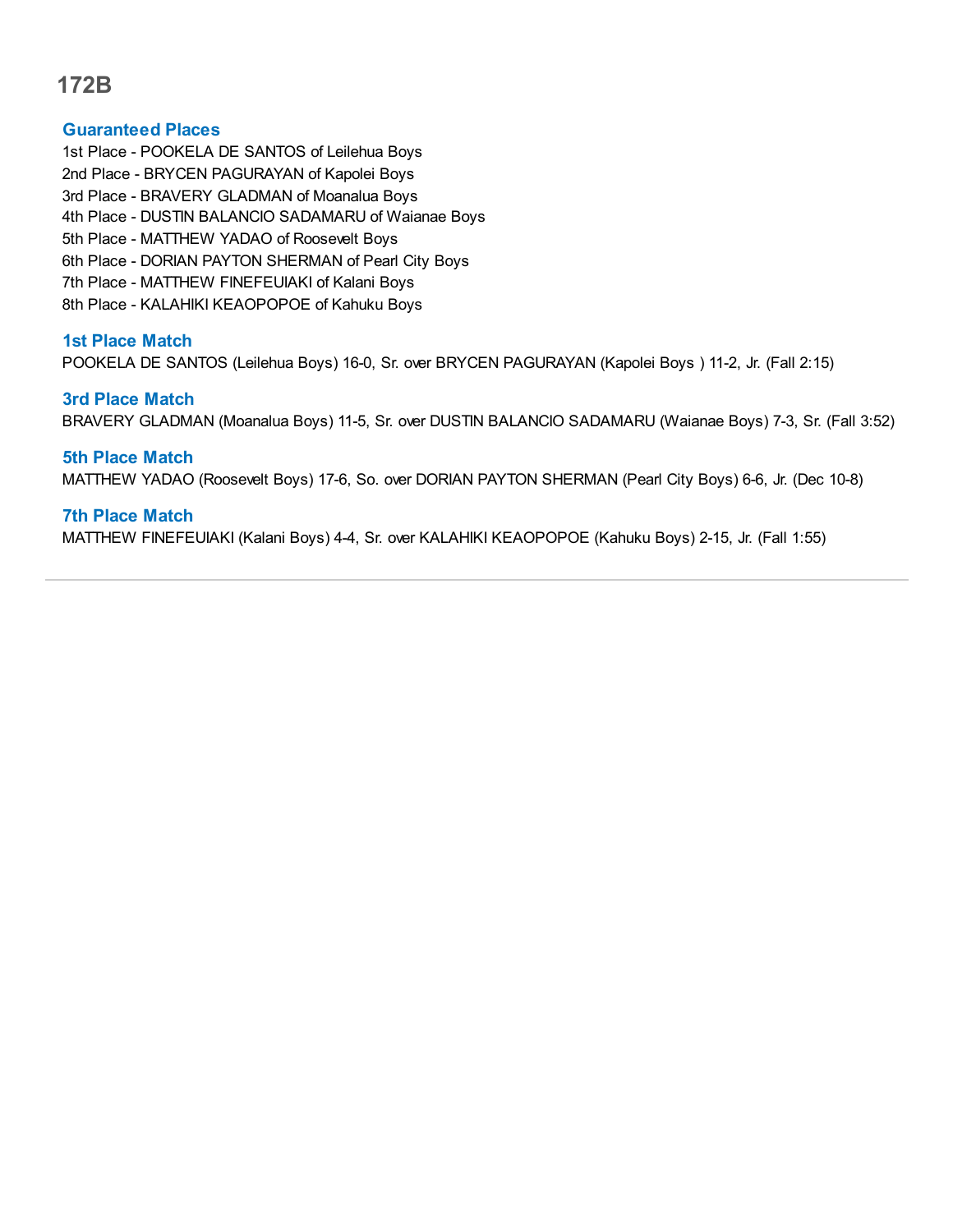### **Guaranteed Places**

- 1st Place KARTER NITAHARA of Moanalua Boys
- 2nd Place RAPHAEL DELA CRUZ of Aiea Boys
- 3rd Place RYAN PENULIAR of Leilehua Boys
- 4th Place JOSEPH KEO of Kapolei Boys
- 5th Place Nathaniel Teo Nera of Nanakuli Boys
- 6th Place CLYDE BUSBEA of Campbell Boys
- 7th Place KEKOA COFFIN of Kalani Boys
- 8th Place AIDEN SHIMOKAWA of Mililani Boys

## **1st Place Match**

KARTER NITAHARA (Moanalua Boys) 12-0, Sr. over RAPHAEL DELA CRUZ (Aiea Boys) 16-3, So. (Fall 1:45)

## **3rd Place Match**

RYAN PENULIAR (Leilehua Boys) 12-4, Sr. over JOSEPH KEO (Kapolei Boys ) 4-3, Sr. (Dec 8-6)

## **5th Place Match**

Nathaniel Teo Nera (Nanakuli Boys) 16-9, So. over CLYDE BUSBEA (Campbell Boys) 6-13, Jr. (MD 15-3)

## **7th Place Match**

KEKOA COFFIN (Kalani Boys) 4-8, Sr. over AIDEN SHIMOKAWA (Mililani Boys) 3-11, Jr. (M. For.)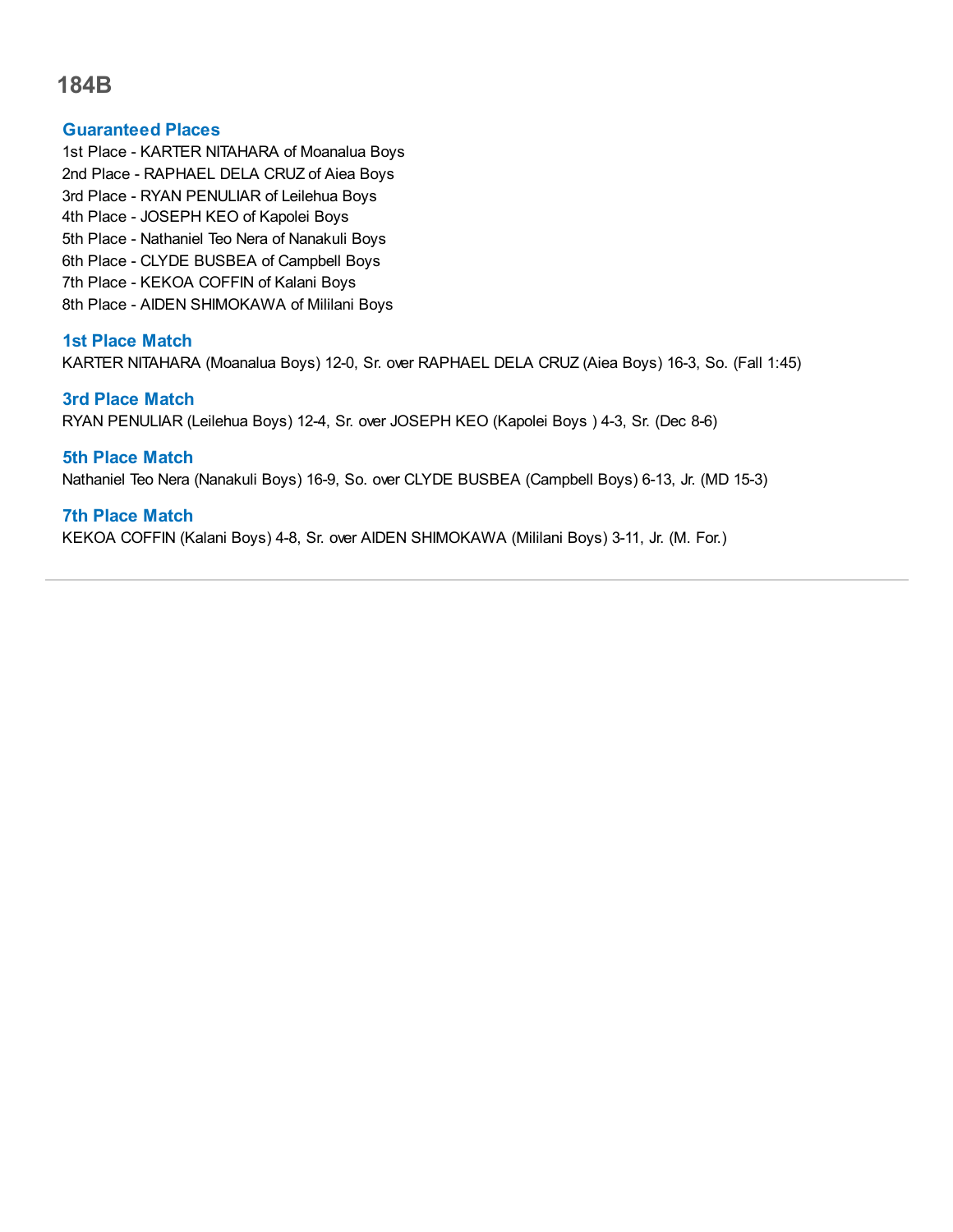### **Guaranteed Places**

1st Place - MAIKA KAHELE AKEO of Kapolei Boys 2nd Place - KAYZEHN AIWOHI FRISBY of Waianae Boys 3rd Place - JONAS BAEKKULAND of Moanalua Boys 4th Place - KAI HE of Roosevelt Boys 5th Place - PRESTON RAYMOND of Leilehua Boys 6th Place - SCHYLER PASCUAL of Campbell Boys 7th Place - ERIC BOYLE of Waialua Boys

8th Place - DAWSON PETER SMITH of Aiea Boys

## **1st Place Match**

MAIKA KAHELE AKEO (Kapolei Boys ) 9-2, Jr. over KAYZEHN AIWOHI FRISBY (Waianae Boys) 10-4, Sr. (Fall 0:00)

#### **3rd Place Match**

JONAS BAEKKULAND (Moanalua Boys) 7-4, So. over KAI HE (Roosevelt Boys) 6-4, Sr. (Dec 6-2)

## **5th Place Match**

PRESTON RAYMOND (Leilehua Boys) 15-6, Jr. over SCHYLER PASCUAL (Campbell Boys) 10-9, Sr. (Fall 1:55)

## **7th Place Match**

ERIC BOYLE (Waialua Boys) 8-9, Jr. over DAWSON PETER SMITH (Aiea Boys) 8-6, Jr. (Fall 1:46)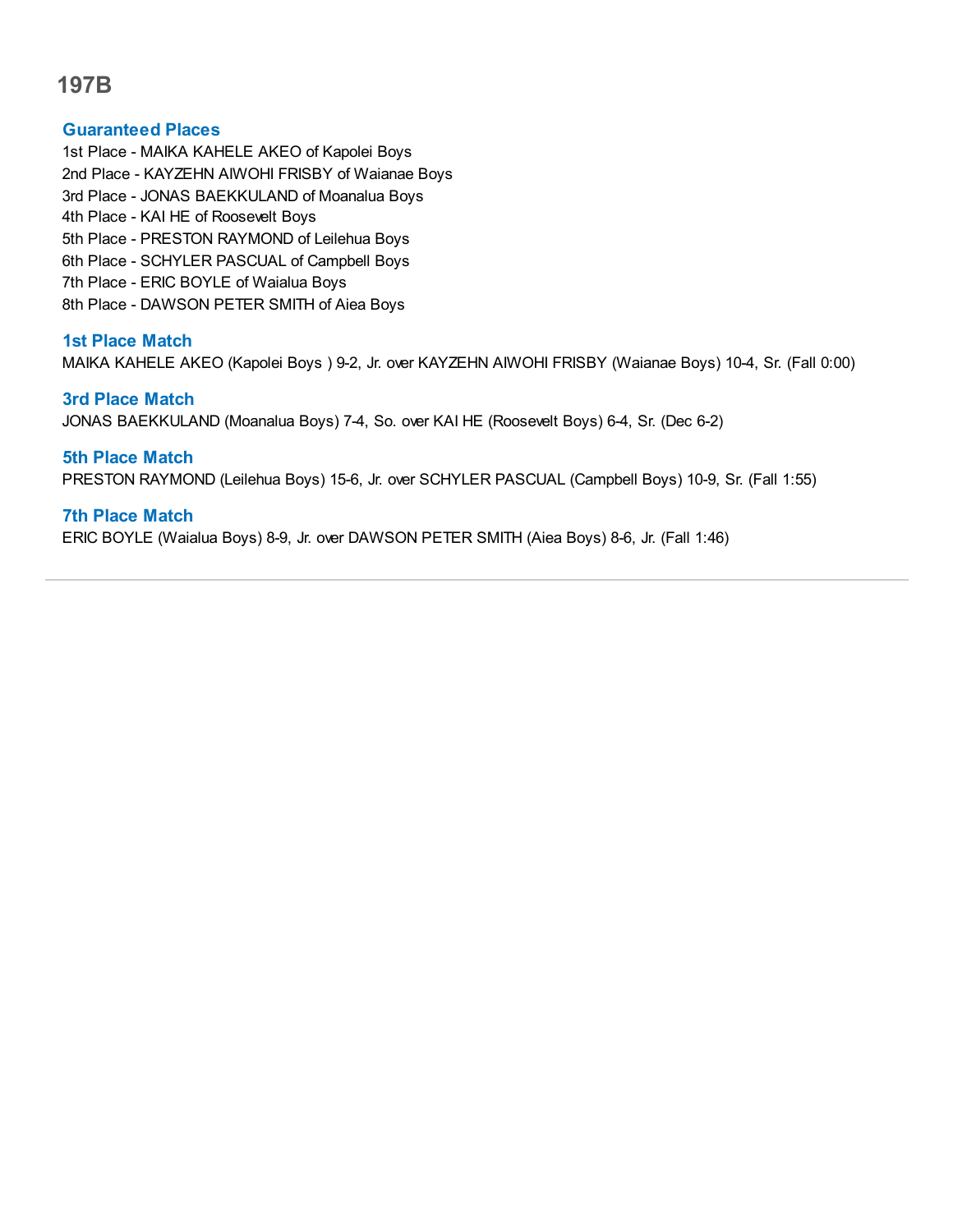#### **Guaranteed Places**

- 1st Place YONG VANDERLEI of Waianae Boys
- 2nd Place Christian Paleafei of Moanalua Boys
- 3rd Place NAINOA STEVENSON of Leilehua Boys
- 4th Place Angel Schmidt of Campbell Boys
- 5th Place CHRISTIAN CARLISLE of Castle Boys
- 6th Place JACOB CHANG of Waipahu Boys
- 7th Place SWANSON KEANU of Kapolei Boys
- 8th Place Brodie Vargas of Kahuku Boys

#### **1st Place Match**

YONG VANDERLEI (Waianae Boys) 12-0, Jr. over Christian Paleafei (Moanalua Boys) 6-1, Sr. (Fall 5:14)

#### **3rd Place Match**

NAINOA STEVENSON (Leilehua Boys) 11-1, Sr. over Angel Schmidt (Campbell Boys) 6-10, Jr. (Fall 2:41)

## **5th Place Match**

CHRISTIAN CARLISLE (Castle Boys) 11-5, Jr. over JACOB CHANG (Waipahu Boys) 8-7, Jr. (Fall 5:43)

#### **7th Place Match**

SWANSON KEANU (Kapolei Boys ) 4-5, Sr. over Brodie Vargas (Kahuku Boys) 3-6, Sr. (Fall 1:19)